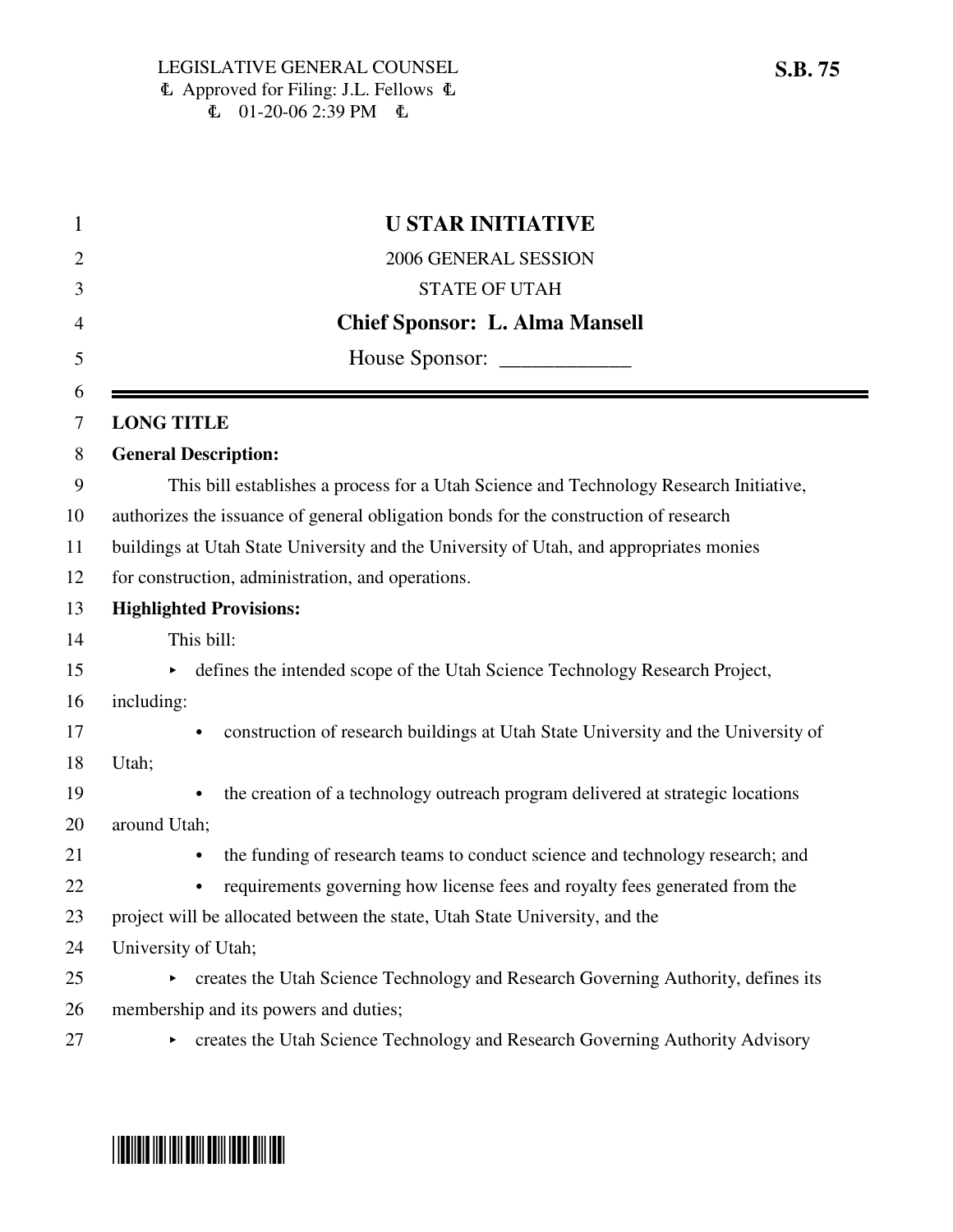**S.B. 75 01-20-06 2:39 PM**

| 28 | Council and defines its membership and its powers and duties;                             |  |  |  |  |
|----|-------------------------------------------------------------------------------------------|--|--|--|--|
| 29 | authorizes the Utah Science Technology and Research Governing Authority to hold<br>Þ.     |  |  |  |  |
| 30 | title to its property;                                                                    |  |  |  |  |
| 31 | modifies the Bonding Code by authorizing the issuance and sale of \$111,100,000 in        |  |  |  |  |
| 32 | general obligation bonds by the State Bonding Commission for construction of a            |  |  |  |  |
| 33 | Life Science Research Center at Utah State University and a Neuroscience Research         |  |  |  |  |
| 34 | Center at the University of Utah;                                                         |  |  |  |  |
| 35 | specifies the use of the general obligation bond proceeds and the manner of               |  |  |  |  |
| 36 | issuance;                                                                                 |  |  |  |  |
| 37 | provides expressions of legislative intent; and<br>Þ.                                     |  |  |  |  |
| 38 | establishes a salary range for the executive director of the Utah Science Technology<br>► |  |  |  |  |
| 39 | Governing Authority.                                                                      |  |  |  |  |
| 40 | <b>Monies Appropriated in this Bill:</b>                                                  |  |  |  |  |
| 41 | This bill appropriates:                                                                   |  |  |  |  |
| 42 | \$50,000,000 from income tax revenues for fiscal year 2007 only, to the Division of       |  |  |  |  |
| 43 | Facilities Construction and Management; and                                               |  |  |  |  |
| 44 | as an ongoing appropriation subject to future budget constraints, \$15,250,000 from       |  |  |  |  |
| 45 | the General Fund for fiscal year 2006-07, to the Utah Science Technology and              |  |  |  |  |
| 46 | Research Governing Authority.                                                             |  |  |  |  |
| 47 | <b>Other Special Clauses:</b>                                                             |  |  |  |  |
| 48 | This bill takes effect on July 1, 2006.                                                   |  |  |  |  |
| 49 | <b>Utah Code Sections Affected:</b>                                                       |  |  |  |  |
| 50 | <b>AMENDS:</b>                                                                            |  |  |  |  |
| 51 | 63A-5-204, as last amended by Chapter 34, Laws of Utah 2004                               |  |  |  |  |
| 52 | 67-22-2 (Effective 07/01/06), as last amended by Chapter 8, Laws of Utah 2005, First      |  |  |  |  |
| 53 | <b>Special Session</b>                                                                    |  |  |  |  |
| 54 | <b>ENACTS:</b>                                                                            |  |  |  |  |
| 55 | 63-38g-101, Utah Code Annotated 1953                                                      |  |  |  |  |
| 56 | 63-38g-102, Utah Code Annotated 1953                                                      |  |  |  |  |
| 57 | 63-38g-201, Utah Code Annotated 1953                                                      |  |  |  |  |
| 58 | 63-38g-202, Utah Code Annotated 1953                                                      |  |  |  |  |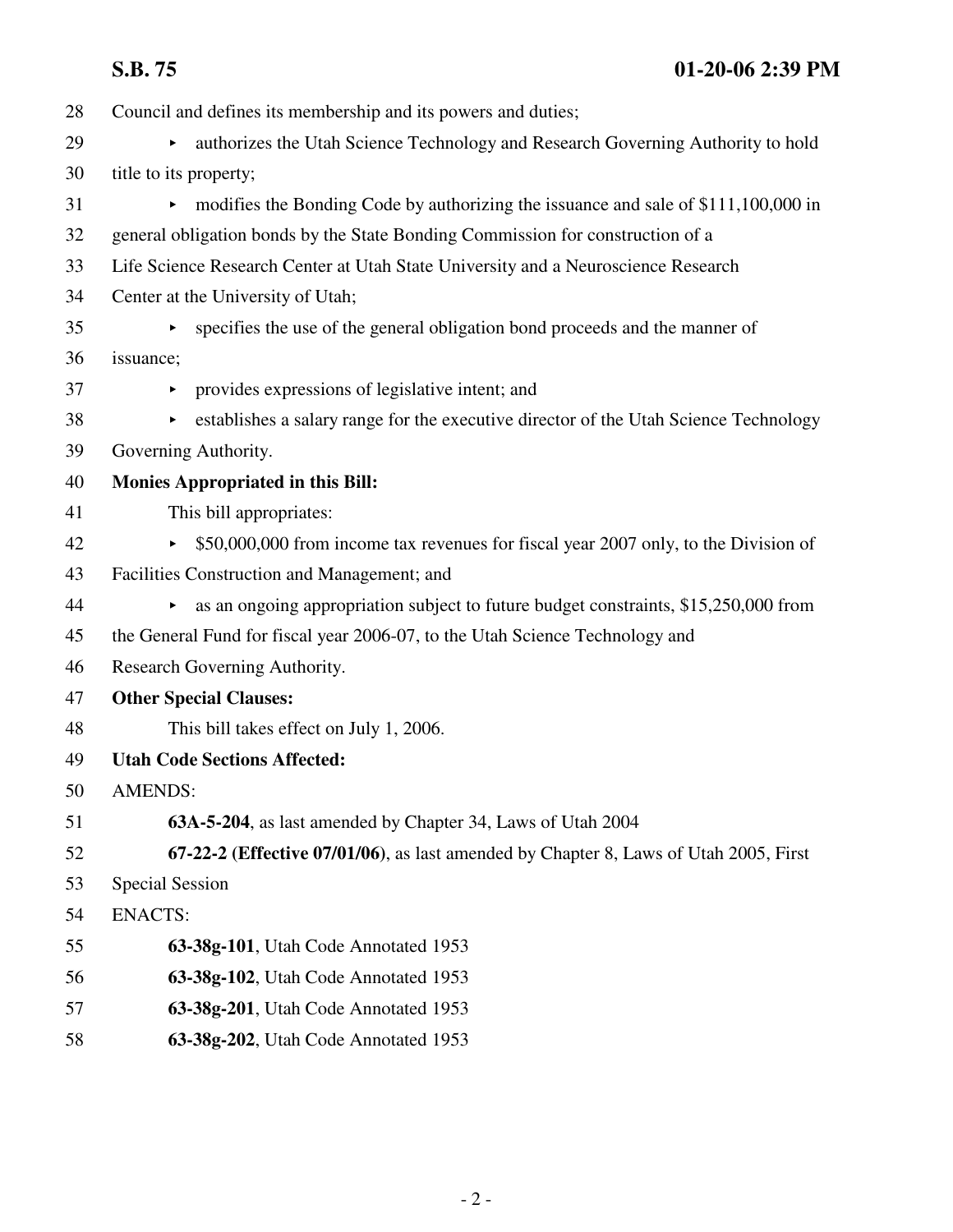|    | 63-38g-203, Utah Code Annotated 1953                                                  |
|----|---------------------------------------------------------------------------------------|
|    | 63-38g-204, Utah Code Annotated 1953                                                  |
|    | 63-38g-301, Utah Code Annotated 1953                                                  |
|    | 63-38g-302, Utah Code Annotated 1953                                                  |
|    | 63-38g-303, Utah Code Annotated 1953                                                  |
|    | 63B-15-101, Utah Code Annotated 1953                                                  |
|    | Be it enacted by the Legislature of the state of Utah:                                |
|    | Section 1. Section 63-38g-101 is enacted to read:                                     |
|    | <b>CHAPTER 38g. UTAH SCIENCE TECHNOLOGY AND RESEARCH</b>                              |
|    | <b>GOVERNING AUTHORITY ACT</b>                                                        |
|    | <b>Part 1. General Provisions</b>                                                     |
|    | 63-38g-101. Title.                                                                    |
|    | This chapter is known as the "Utah Science Technology and Research Governing"         |
|    | Authority Act."                                                                       |
|    | Section 2. Section 63-38g-102 is enacted to read:                                     |
|    | 63-38g-102. Definitions.                                                              |
|    | As used in this chapter:                                                              |
|    | (1) "Executive director" means the person appointed by the governing authority under  |
|    | Section 63-38g-201.                                                                   |
|    | (2) "Governing authority" means the Utah Science Technology and Research              |
|    | Governing Authority created in Section 63-38g-301.                                    |
|    | (3) "Project" means the Utah Science Technology and Research Project.                 |
|    | (4) "Research buildings" means any of the buildings listed in Section 63-38g-201.     |
|    | (5) "Research universities" means the University of Utah and Utah State University.   |
|    | "Technology outreach program" means the program required by Section<br>(6)            |
|    | 63-38g-202.                                                                           |
|    | (7) "Utah Science and Technology Research Project" means the buildings and activities |
|    | described in Part 2, Utah Science Technology Research Project.                        |
|    | Section 3. Section 63-38g-201 is enacted to read:                                     |
| 89 | Part 2. Utah Science Technology Research Project                                      |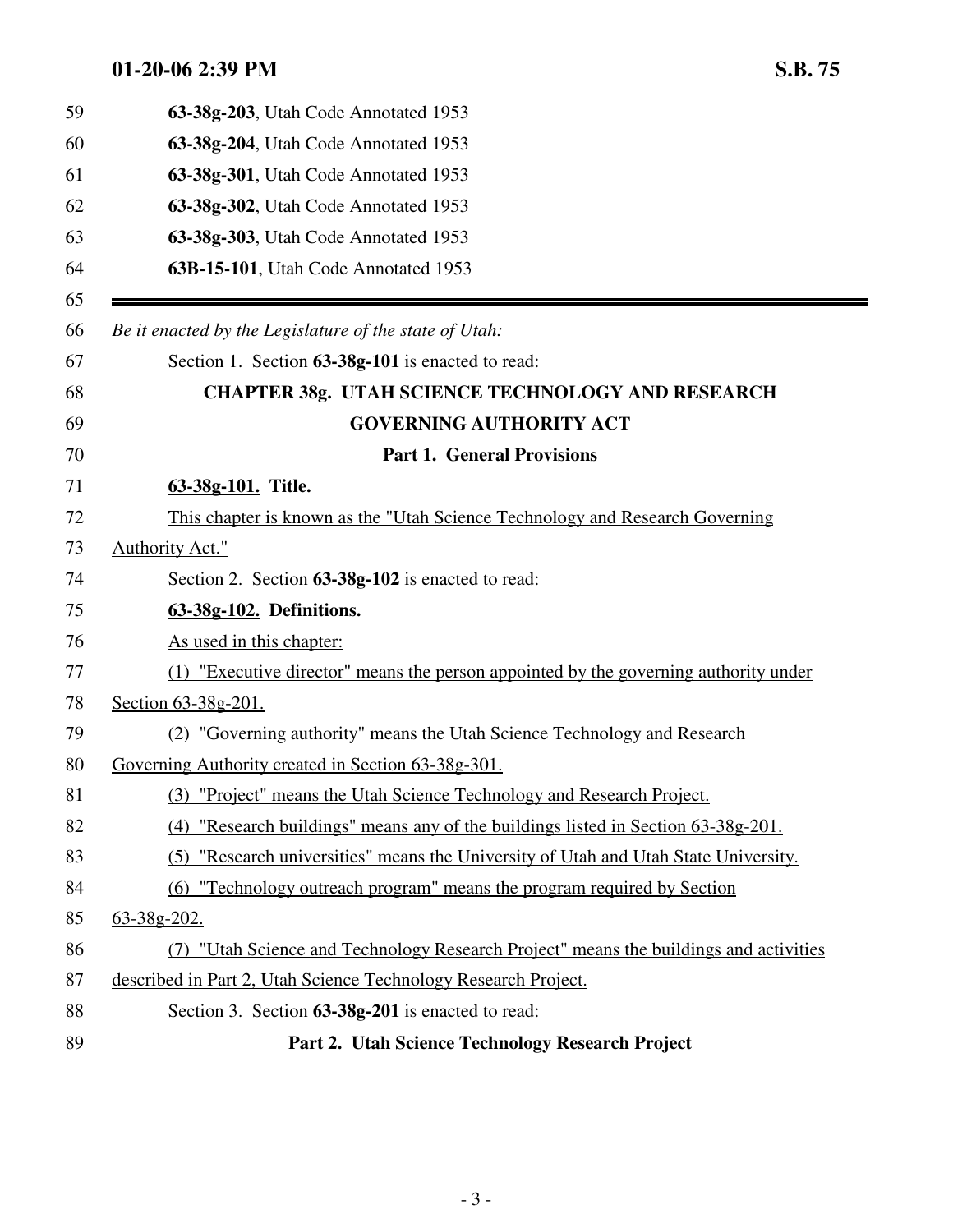| 90  | 63-38g-201. Science technology research buildings.                                              |  |  |  |
|-----|-------------------------------------------------------------------------------------------------|--|--|--|
| 91  | (1) As funding becomes available from the Legislature or other sources, the Utah                |  |  |  |
| 92  | Science and Technology Research Governing Authority created in Part 3 shall:                    |  |  |  |
| 93  | (a) construct at Utah State University:                                                         |  |  |  |
| 94  | (i) a Life Sciences Research Center;                                                            |  |  |  |
| 95  | (ii) an Infectious Disease Research Center; and                                                 |  |  |  |
| 96  | (iii) an Informatics/Computing Research Center; and                                             |  |  |  |
| 97  | (b) construct at the University of Utah:                                                        |  |  |  |
| 98  | (i) a Neuroscience Research Center; and                                                         |  |  |  |
| 99  | (ii) an Information Technology and Bioinformatics Research Center.                              |  |  |  |
| 100 | The Division of Facilities Construction and Management shall:<br>(2)                            |  |  |  |
| 101 | (a) subject to any restrictions or directions established by the Legislature, plan, design,     |  |  |  |
| 102 | and construct the buildings; and                                                                |  |  |  |
| 103 | (b) report progress to the authority, and where appropriate, solicit its comments.              |  |  |  |
| 104 | (3) (a) Utah State University shall provide the land for the construction of science            |  |  |  |
| 105 | technology research buildings on its campus.                                                    |  |  |  |
| 106 | (b) The University of Utah shall provide the land for the construction of science               |  |  |  |
| 107 | technology research buildings on its campus.                                                    |  |  |  |
| 108 | (4) The governing authority shall hold title to the research buildings.                         |  |  |  |
| 109 | (5) The governing authority may:                                                                |  |  |  |
| 110 | (a) lease the buildings to Utah State University and the University of Utah;                    |  |  |  |
| 111 | (b) require research teams to generate a certain amount of income from grants or other          |  |  |  |
| 112 | sources to contribute to the project; and                                                       |  |  |  |
| 113 | (c) unless prohibited by law, deposit lease payments and other monies received from             |  |  |  |
| 114 | the universities and research teams with the state treasurer for deposit into the sinking funds |  |  |  |
| 115 | created under Section 63B-1a-301 for debt service on the bonds issued to fund planning,         |  |  |  |
| 116 | design, and construction of the research buildings.                                             |  |  |  |
| 117 | Section 4. Section 63-38g-202 is enacted to read:                                               |  |  |  |
| 118 | 63-38g-202. Technology outreach program.                                                        |  |  |  |
| 119 | (1) As funding becomes available from the Legislature or other sources, the Utah                |  |  |  |
| 120 | Science and Technology Research Governing Authority created in Part 3 shall establish a         |  |  |  |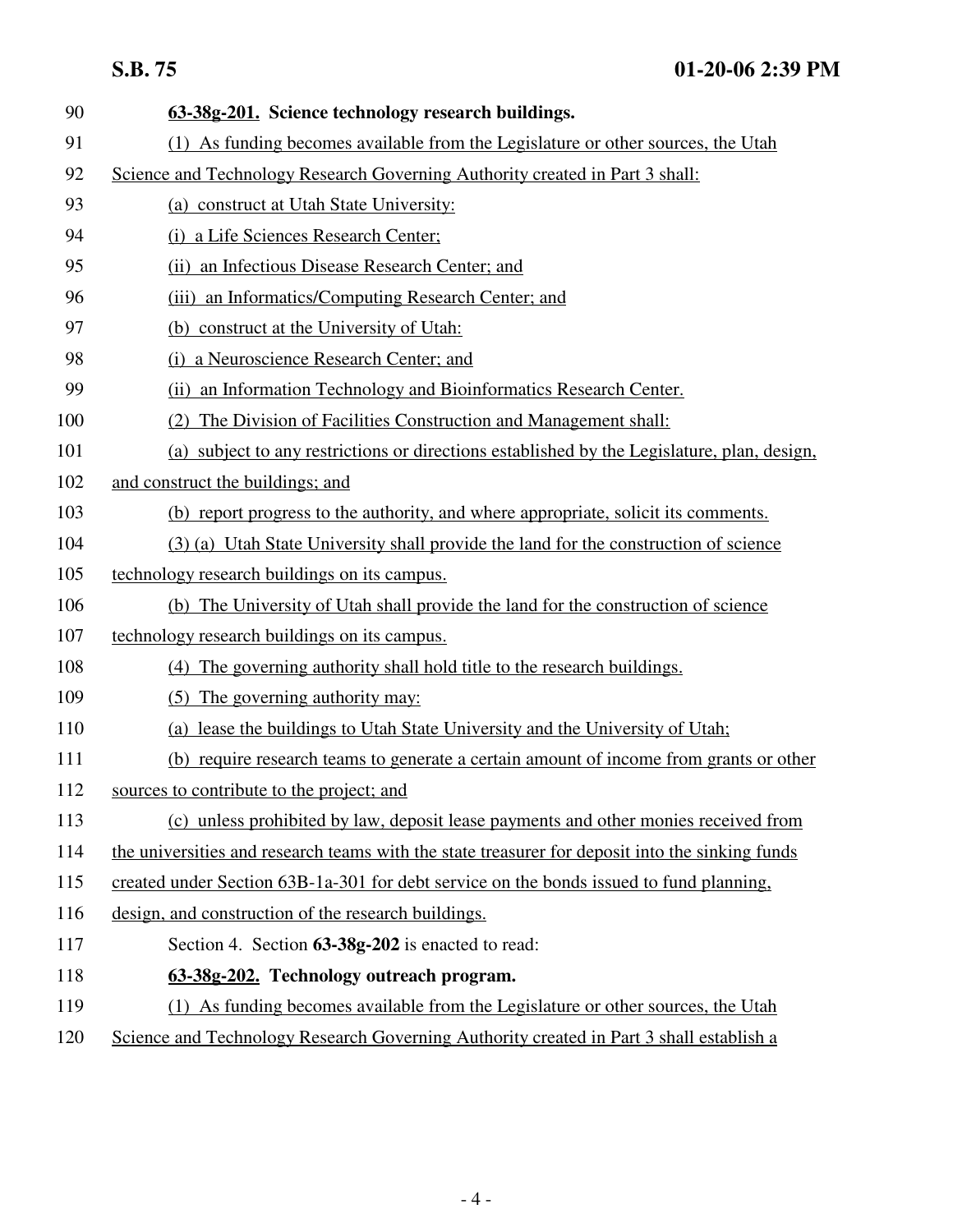| 121 | technology outreach program at up to five locations distributed strategically throughout Utah.    |  |  |  |
|-----|---------------------------------------------------------------------------------------------------|--|--|--|
| 122 | (2) The governing authority shall ensure that the technology outreach program acts as a           |  |  |  |
| 123 | resource to:                                                                                      |  |  |  |
| 124 | (a) broker ideas, new technologies, and services to entrepreneurs and businesses                  |  |  |  |
| 125 | throughout a defined service area;                                                                |  |  |  |
| 126 | (b) engage local entrepreneurs and professors at applied technology centers, colleges,            |  |  |  |
| 127 | and universities by connecting them to Utah's research universities;                              |  |  |  |
| 128 | (c) screen business ideas and new technologies to ensure that the ones with the highest           |  |  |  |
| 129 | growth potential receive the most targeted services and attention;                                |  |  |  |
| 130 | (d) connect market ideas and technologies in new or existing businesses or industries             |  |  |  |
| 131 | or in regional colleges and universities with the expertise of Utah's research universities;      |  |  |  |
| 132 | (e) assist businesses, applied technology centers, colleges, and universities in                  |  |  |  |
| 133 | developing commercial applications for their research; and                                        |  |  |  |
| 134 | (f) disseminate and share discoveries and technologies emanating from Utah's research             |  |  |  |
| 135 | universities to local entrepreneurs, businesses, applied technology centers, colleges, and        |  |  |  |
| 136 | universities.                                                                                     |  |  |  |
| 137 | Section 5. Section 63-38g-203 is enacted to read:                                                 |  |  |  |
| 138 | 63-38g-203. Research teams.                                                                       |  |  |  |
| 139 | As funding becomes available from the Legislature or other sources, and subject to any            |  |  |  |
| 140 | restrictions or directions established by the Legislature, the governing authority shall allocate |  |  |  |
| 141 | monies to Utah State University and the University of Utah to provide funding for research        |  |  |  |
| 142 | teams to conduct science and technology research.                                                 |  |  |  |
| 143 | Section 6. Section 63-38g-204 is enacted to read:                                                 |  |  |  |
| 144 | 63-38g-204. Financial participation agreement.                                                    |  |  |  |
| 145 | In consideration of the monies and services agreed to be provided under this chapter.             |  |  |  |
| 146 | the state of Utah, Utah State University, and the University of Utah covenant and agree that      |  |  |  |
| 147 | they will allocate license fees and royalty fees received from commercial applications            |  |  |  |
| 148 | developed from the project as follows:                                                            |  |  |  |
| 149 | $(1)$ for the first \$15,000,000 received:                                                        |  |  |  |
| 150 | (a) \$10,000,000 to Utah State University and the University of Utah, with the monies             |  |  |  |
| 151 | distributed proportionately based upon which university conducted the research that generated     |  |  |  |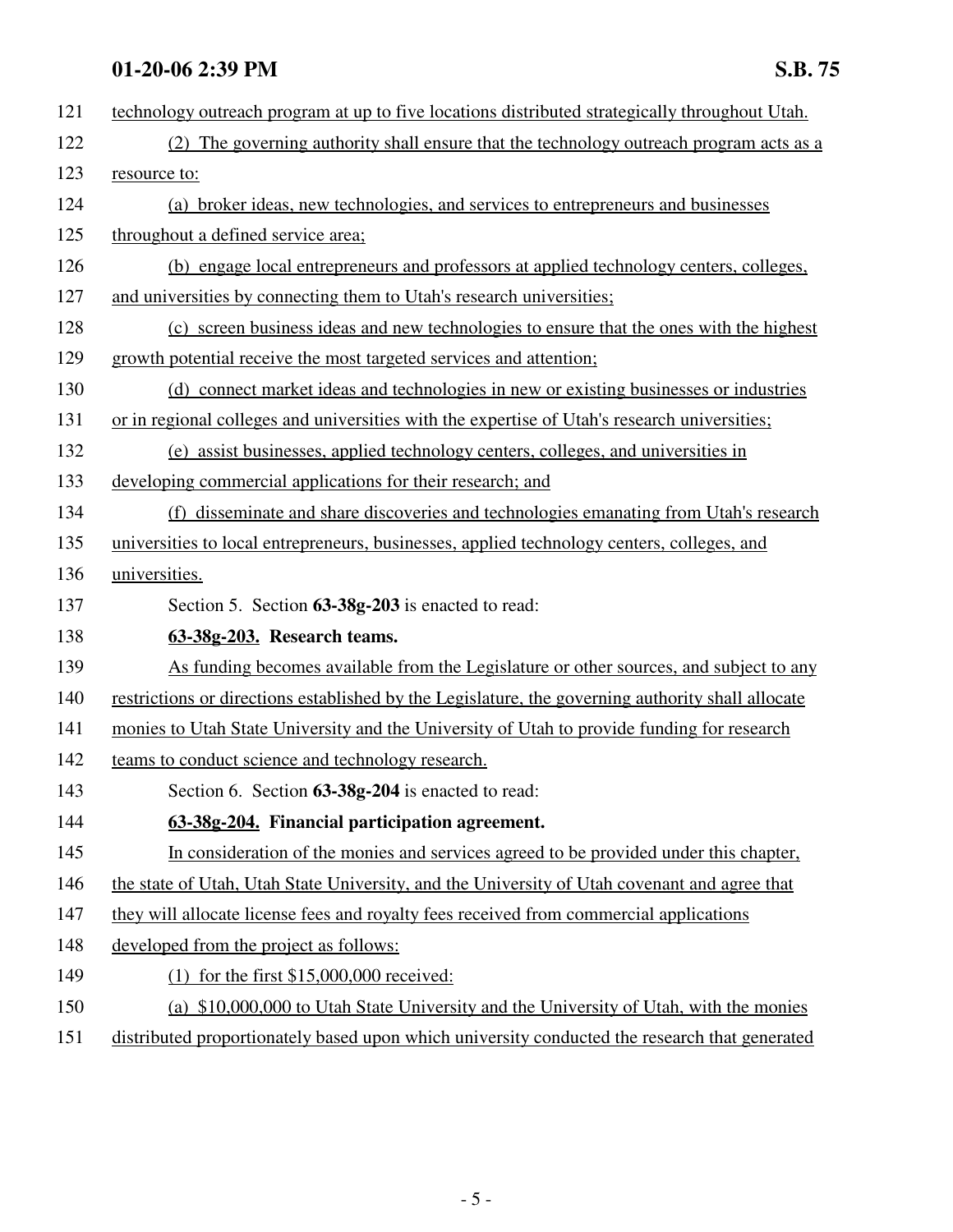| 152 | the license fees and royalty fees; and                                                           |  |  |  |
|-----|--------------------------------------------------------------------------------------------------|--|--|--|
| 153 | (b) \$5,000,000 to the Centers of Excellence program created by Chapter 38f, Part 7,             |  |  |  |
| 154 | Centers of Excellence Act; and                                                                   |  |  |  |
| 155 | (2) for all subsequent monies received:                                                          |  |  |  |
| 156 | (a) 50% to Utah State University and the University of Utah, with the monies                     |  |  |  |
| 157 | distributed proportionately based upon which university conducted the research that generated    |  |  |  |
| 158 | the license fees and royalty fees; and                                                           |  |  |  |
| 159 | (b) 50% to the governing authority or other entity designated by the state to be used            |  |  |  |
| 160 | for:                                                                                             |  |  |  |
| 161 | (i) the Centers of Excellence program created by Chapter 38f, Part 7, Centers of                 |  |  |  |
| 162 | Excellence Act;                                                                                  |  |  |  |
| 163 | (ii) replacement of equipment in the research buildings;                                         |  |  |  |
| 164 | (iii) recruiting and paying additional research teams; and                                       |  |  |  |
| 165 | (iv) construction of additional research buildings.                                              |  |  |  |
| 166 | Section 7. Section 63-38g-301 is enacted to read:                                                |  |  |  |
| 167 | Part 3. Utah Science Technology and Research Governing Authority                                 |  |  |  |
| 168 | 63-38g-301. The Utah Science Technology and Research Governing Authority --                      |  |  |  |
| 169 | Creation -- Membership -- Meetings -- Staff.                                                     |  |  |  |
| 170 | (1) There is created the Utah Science Technology and Research Governing Authority                |  |  |  |
| 171 | consisting of the state treasurer and the following eight members appointed as follows with the  |  |  |  |
| 172 | consent of the Senate:                                                                           |  |  |  |
| 173 | (a) three appointed by the governor;                                                             |  |  |  |
| 174 | (b) one appointed by the president of the Senate;                                                |  |  |  |
| 175 | (c) two appointed by the speaker of the House of Representatives; and                            |  |  |  |
| 176 | (d) two appointed by the commissioner of higher education.                                       |  |  |  |
| 177 | (2) (a) (i) The eight appointed members shall serve four-year staggered terms.                   |  |  |  |
| 178 | (ii) The appointed members may not serve more than two full consecutive terms.                   |  |  |  |
| 179 | (b) Notwithstanding Subsection $(2)(a)(i)$ , the terms of the first members of the               |  |  |  |
| 180 | governing authority shall be staggered by lot so that half of the initial members serve two-year |  |  |  |
| 181 | terms and half serve four-year terms.                                                            |  |  |  |
| 182 | (3) Vacancies in the appointed positions on the governing authority shall be filled by           |  |  |  |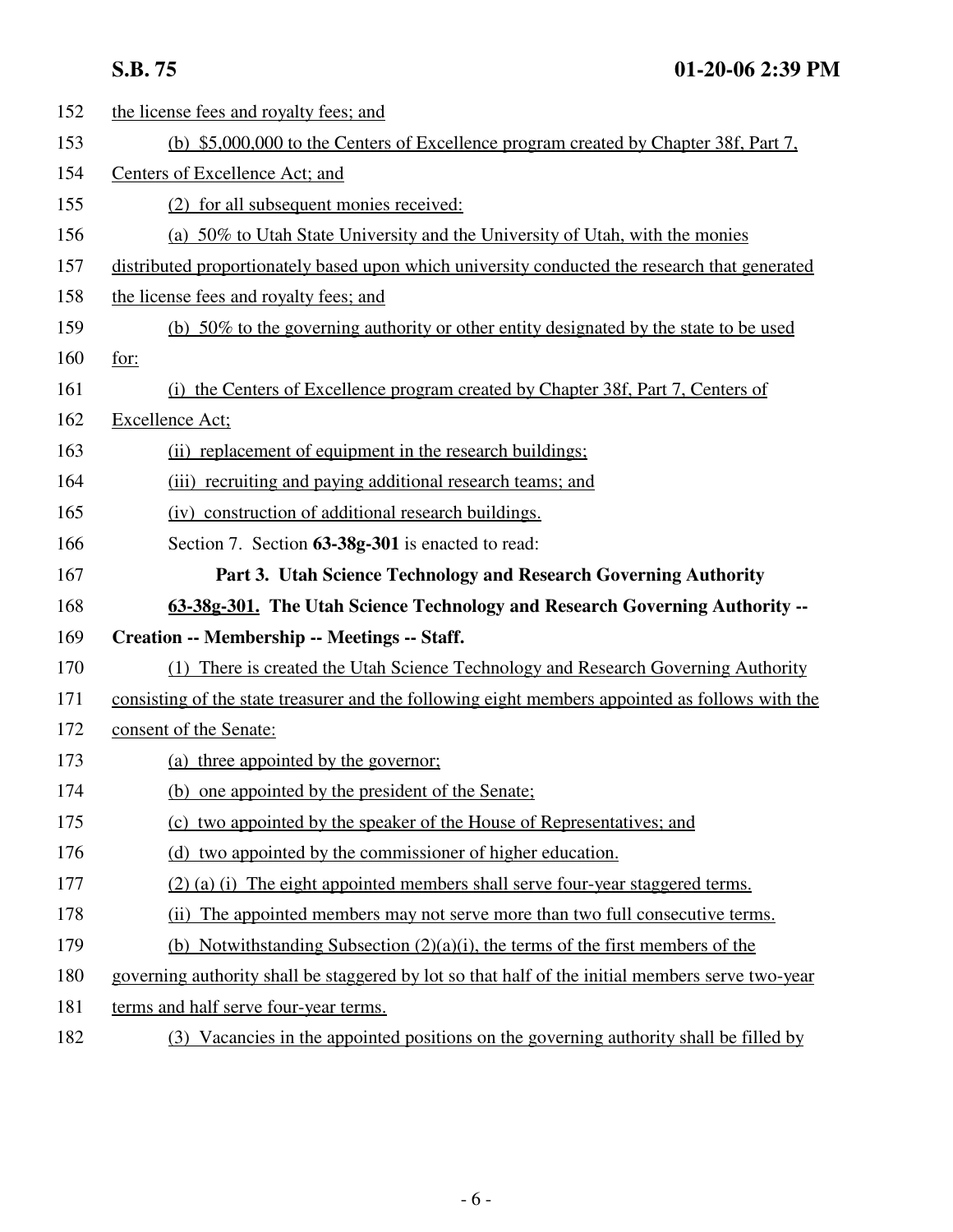| 183 | the appointing authority with consent of the Senate for the unexpired term.                    |  |  |  |
|-----|------------------------------------------------------------------------------------------------|--|--|--|
| 184 | (4) (a) The governor shall select the chair of the governing authority to serve a one-year     |  |  |  |
| 185 | term.                                                                                          |  |  |  |
| 186 | (b) The president of the Senate and the speaker of the House of Representatives shall          |  |  |  |
| 187 | jointly select the vice chair of the governing authority to serve a one-year term.             |  |  |  |
| 188 | (5) The governing authority shall meet at least monthly and may meet more frequently           |  |  |  |
| 189 | at the request of a majority of the members of the governing authority.                        |  |  |  |
| 190 | (6) Five members of the governing authority are a quorum.                                      |  |  |  |
| 191 | (7) (a) Members who are not government employees shall receive no compensation or              |  |  |  |
| 192 | benefits for their services, but may receive per diem and expenses incurred in the performance |  |  |  |
| 193 | of the member's official duties at the rates established by the Division of Finance under      |  |  |  |
| 194 | Sections 63A-3-106 and 63A-3-107.                                                              |  |  |  |
| 195 | (b) Members may decline to receive per diem and expenses for their service.                    |  |  |  |
| 196 | (8) (a) (i) The governing authority shall hire a full-time executive director to provide       |  |  |  |
| 197 | staff support for the governing authority.                                                     |  |  |  |
| 198 | (ii) The executive director is an at-will employee who may be terminated without cause         |  |  |  |
| 199 | by the governor or by majority vote of the governing authority.                                |  |  |  |
| 200 | (b) The Governor's Office of Economic Development shall provide office space and               |  |  |  |
| 201 | administrative support for the executive director.                                             |  |  |  |
| 202 | Section 8. Section 63-38g-302 is enacted to read:                                              |  |  |  |
| 203 | 63-38g-302. Governing authority powers.                                                        |  |  |  |
| 204 | (1) The governing authority shall:                                                             |  |  |  |
| 205 | (a) ensure that funds appropriated and received for research and development at the            |  |  |  |
| 206 | research universities and for the technology outreach program are used appropriately,          |  |  |  |
| 207 | effectively, and efficiently in accordance with the intent of the Legislature;                 |  |  |  |
| 208 | (b) in cooperation with the universities' administrations, expand key research at the two      |  |  |  |
| 209 | research universities;                                                                         |  |  |  |
| 210 | (c) enhance technology transfer and commercialization of research and technologies             |  |  |  |
| 211 | developed at the research universities to create high-quality jobs and new industries in the   |  |  |  |
| 212 | private sector in Utah;                                                                        |  |  |  |
| 213 | (d) review state and local economic development plans and appropriations to ensure             |  |  |  |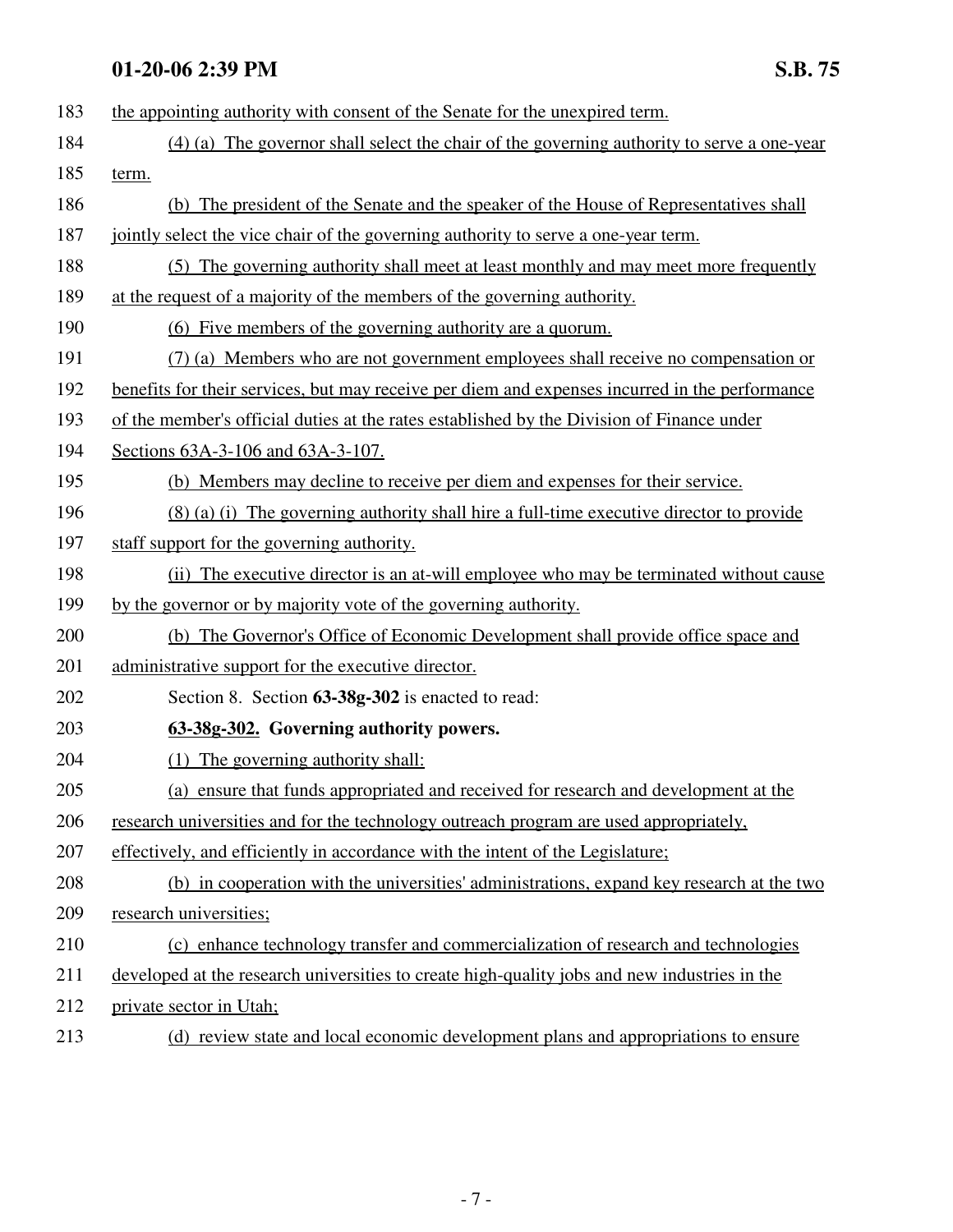| 214 | that the project and appropriations do not duplicate existing or planned programs;            |  |  |  |
|-----|-----------------------------------------------------------------------------------------------|--|--|--|
| 215 | (e) receive reports from the Division of Facilities, Construction and Management about        |  |  |  |
| 216 | the development, construction, and operation of project research buildings and make           |  |  |  |
| 217 | recommendations about the development, construction, and operation of those buildings;        |  |  |  |
| 218 | (f) establish economic development objectives for the project;                                |  |  |  |
| 219 | (g) by following the procedures and requirements of Title 63, Chapter 46a, Utah               |  |  |  |
| 220 | Administrative Rulemaking Act, make rules for allocating monies appropriated to it for        |  |  |  |
| 221 | research teams and for the commercialization of new technology between Utah State             |  |  |  |
| 222 | University and the University of Utah;                                                        |  |  |  |
| 223 | (h) verify that the project is being enhanced by research grants and that it is meeting the   |  |  |  |
| 224 | governing authority's economic development objectives;                                        |  |  |  |
| 225 | (i) monitor all research plans that are part of the project at the research universities to   |  |  |  |
| 226 | determine that appropriations are being spent in accordance with legislative intent and to    |  |  |  |
| 227 | maximize the benefit and return to the state;                                                 |  |  |  |
| 228 | (i) develop methods and incentives to encourage investment in and contributions to the        |  |  |  |
| 229 | project from the private sector; and                                                          |  |  |  |
| 230 | (k) annually report and make recommendations to:                                              |  |  |  |
| 231 | (i) the governor;                                                                             |  |  |  |
| 232 | (ii) the Executive Appropriations Committee; and                                              |  |  |  |
| 233 | (iii) the Economic Development Appropriations Subcommittee.                                   |  |  |  |
| 234 | (2) The governing authority may:                                                              |  |  |  |
| 235 | (a) in addition to monies received by it from the Legislature, receive contributions from     |  |  |  |
| 236 | any source in the form of money, property, labor, or other things of value for the project;   |  |  |  |
| 237 | (b) subject to any restrictions imposed by the donation, appropriations, or bond              |  |  |  |
| 238 | authorizations, allocate monies received by it among the research universities, technology    |  |  |  |
| 239 | outreach program, and technology transfer offices to support commercialization and technology |  |  |  |
| 240 | transfer to the private sector; or                                                            |  |  |  |
| 241 | (c) enter into agreements necessary to obtain private equity investment in the project.       |  |  |  |
| 242 | Section 9. Section 63-38g-303 is enacted to read:                                             |  |  |  |
| 243 | 63-38g-303. Utah Science Technology and Research Governing Authority                          |  |  |  |
| 244 | <b>Advisory Council -- Chair -- Meetings.</b>                                                 |  |  |  |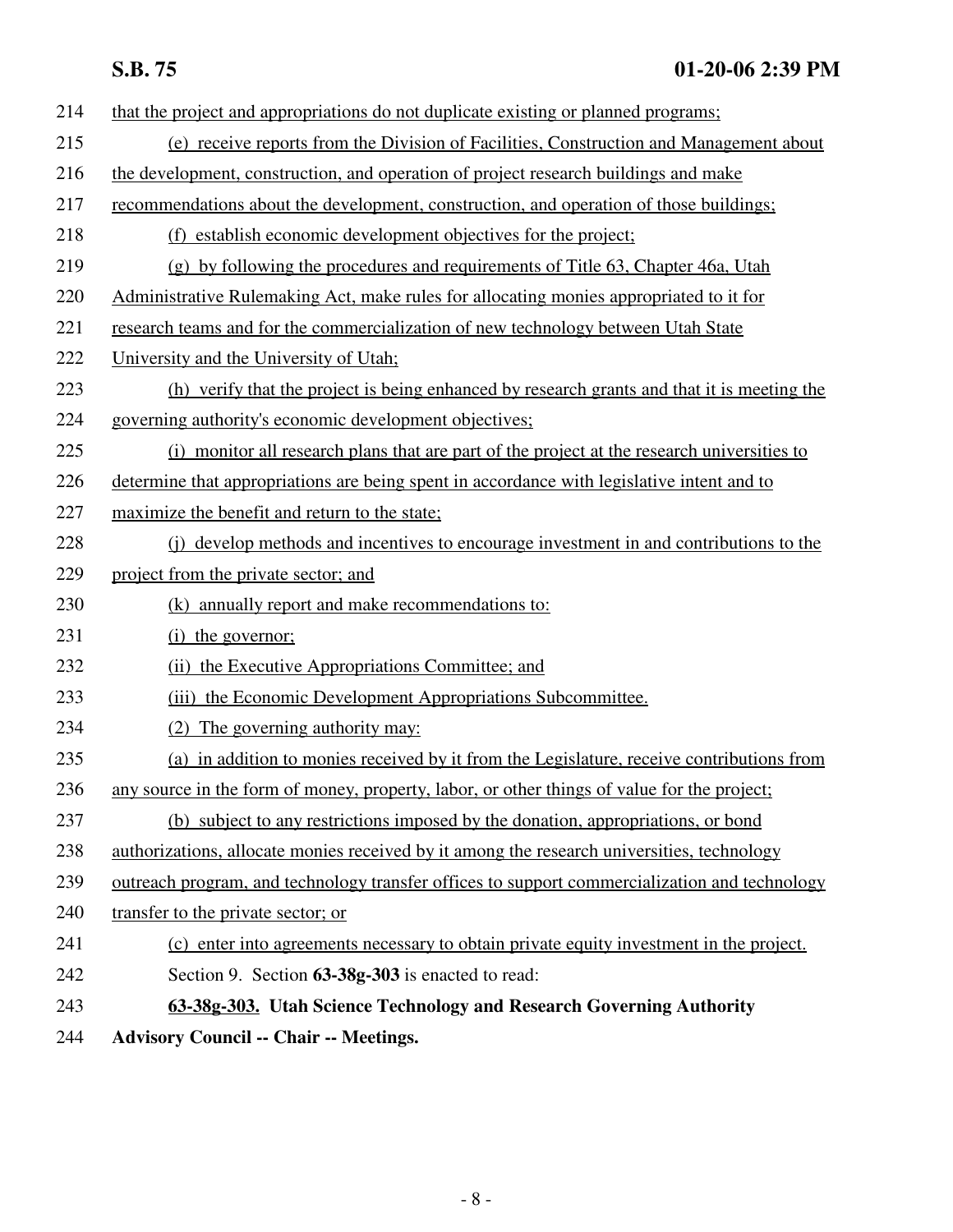| 245 | (1) There is created the Utah Science Technology and Research Governing Authority                |  |  |  |  |
|-----|--------------------------------------------------------------------------------------------------|--|--|--|--|
| 246 | Advisory Council consisting of 12 members appointed as follows:                                  |  |  |  |  |
| 247 | (a) one member appointed by the director of the Governor's Office of Economic                    |  |  |  |  |
| 248 | Development;                                                                                     |  |  |  |  |
| 249 | (b) one member appointed by the Utah Information Technology Association;                         |  |  |  |  |
| 250 | (c) one member appointed by the Utah Nanotechnology Initiative;                                  |  |  |  |  |
| 251 | (d) one member appointed by the Economic Development Corporation of Utah;                        |  |  |  |  |
| 252 | (e) one member appointed by the Utah Life Science Association;                                   |  |  |  |  |
| 253 | one member appointed by the Salt Lake Area Chamber of Commerce;<br>(f)                           |  |  |  |  |
| 254 | (g) one member appointed by the Provo-Orem Chamber of Commerce;                                  |  |  |  |  |
| 255 | (h) one member appointed by the Davis Area Chamber of Commerce;                                  |  |  |  |  |
| 256 | (i) one member appointed by the Ogden-Weber Chamber of Commerce;                                 |  |  |  |  |
| 257 | one member appointed by the Cache Chamber of Commerce;<br>(i)                                    |  |  |  |  |
| 258 | (k) one member appointed by the St. George Area Chamber of Commerce; and                         |  |  |  |  |
| 259 | (1) one member appointed by the Vernal Chamber of Commerce.                                      |  |  |  |  |
| 260 | The governing authority shall consult with the advisory council about the project.               |  |  |  |  |
| 261 | (3) The advisory council shall select a chair from among its members to serve a                  |  |  |  |  |
| 262 | two-year term.                                                                                   |  |  |  |  |
| 263 | (4) The advisory council shall convene whenever the governing authority requests a               |  |  |  |  |
| 264 | meeting for consultation.                                                                        |  |  |  |  |
| 265 | $(5)$ (a) (i) Members who are not government employees shall receive no compensation             |  |  |  |  |
| 266 | or benefits for their services, but may receive per diem and expenses incurred in the            |  |  |  |  |
| 267 | performance of the member's official duties at the rates established by the Division of Finance  |  |  |  |  |
| 268 | under Sections 63A-3-106 and 63A-3-107.                                                          |  |  |  |  |
| 269 | (ii) Members may decline to receive per diem and expenses for their service.                     |  |  |  |  |
| 270 | (b) (i) State government officer and employee members who do not receive salary, per             |  |  |  |  |
| 271 | diem, or expenses from their agency for their service may receive per diem and expenses          |  |  |  |  |
| 272 | incurred in the performance of their official duties from the committee at the rates established |  |  |  |  |
| 273 | by the Division of Finance under Sections 63A-3-106 and 63A-3-107.                               |  |  |  |  |
| 274 | (ii) State government officer and employee members may decline to receive per diem               |  |  |  |  |
| 275 | and expenses for their service.                                                                  |  |  |  |  |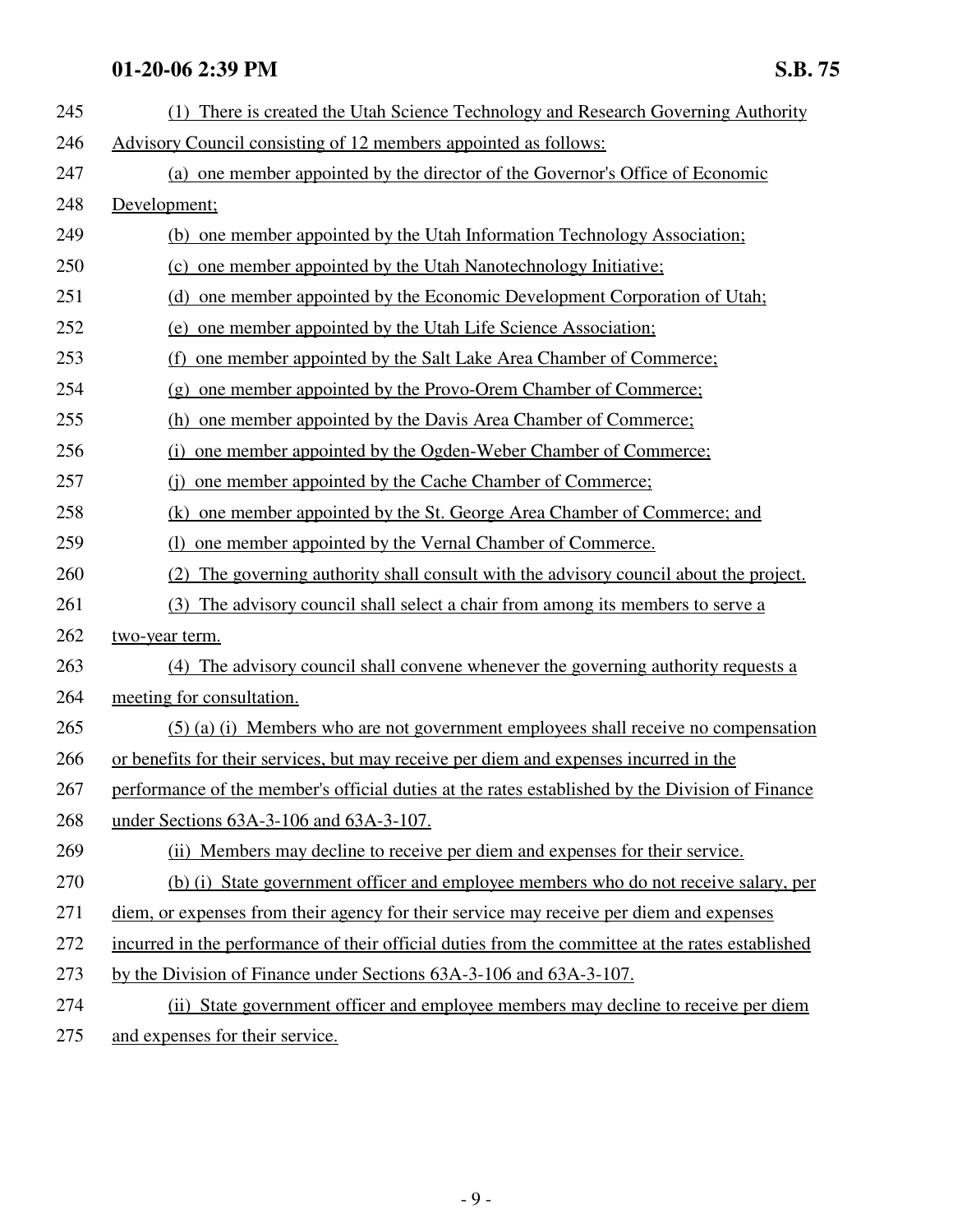276 Section 10. Section **63A-5-204** is amended to read:

### 277 **63A-5-204. Specific powers and duties of director.**

278 (1) As used in this section, "capitol hill facilities" and "capitol hill grounds" have the 279 same meaning as provided in Section 63C-9-102.

280 (2) (a) The director shall:

- 281 (i) recommend rules to the executive director for the use and management of facilities 282 and grounds owned or occupied by the state for the use of its departments and agencies;
- 283 (ii) supervise and control the allocation of space, in accordance with legislative 284 directive through annual appropriations acts or other specific legislation, to the various 285 departments, commissions, institutions, and agencies in all buildings or space owned, leased, or 286 rented by or to the state, except capitol hill facilities and capitol hill grounds and except as 287 otherwise provided by law;
- 288 (iii) comply with the procedures and requirements of Title 63A, Chapter 5, Part 3, 289 Division of Facilities Construction and Management Leasing;
- 290 (iv) except as provided in Subsection (2)(b), acquire, as authorized by the Legislature 291 through the appropriations act or other specific legislation, and hold title to, in the name of the 292 division, all real property, buildings, fixtures, or appurtenances owned by the state or any of its 293 agencies;
- 294 (v) adopt and use a common seal, of a form and design determined by the director, and 295 of which courts shall take judicial notice;
- 

296 (vi) file a description and impression of the seal with the Division of Archives;

297 (vii) collect and maintain all deeds, abstracts of title, and all other documents 298 evidencing title to or interest in property belonging to the state or any of its departments, except 299 institutions of higher education and the School and Institutional Trust Lands Administration;

300 (viii) report all properties acquired by the state, except those acquired by institutions of 301 higher education, to the director of the Division of Finance for inclusion in the state's financial 302 records;

303 (ix) before charging a rate, fee, or other amount for services provided by the division's 304 internal service fund to an executive branch agency, or to a subscriber of services other than an 305 executive branch agency:

306 (A) submit the proposed rates, fees, and cost analysis to the Rate Committee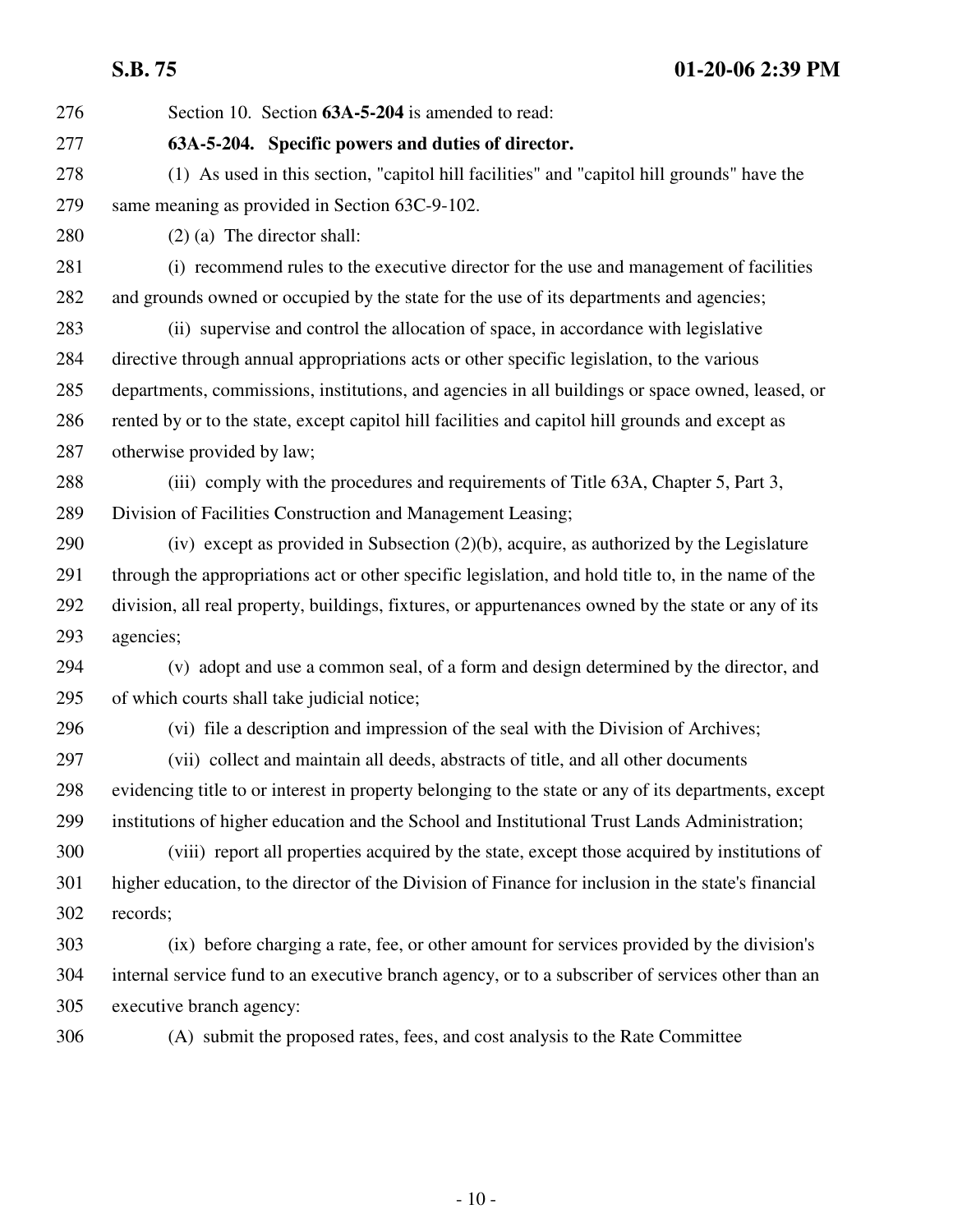| 307 | established in Section 63A-1-114; and                                                           |  |  |  |
|-----|-------------------------------------------------------------------------------------------------|--|--|--|
| 308 | (B) obtain the approval of the Legislature as required by Section 63-38-3.5;                    |  |  |  |
| 309 | (x) conduct a market analysis by July 1, 2005, and periodically thereafter, of proposed         |  |  |  |
| 310 | rates and fees, which analysis shall include a comparison of the division's rates and fees with |  |  |  |
| 311 | the fees of other public or private sector providers where comparable services and rates are    |  |  |  |
| 312 | reasonably available; and                                                                       |  |  |  |
| 313 | (xi) take all other action necessary for carrying out the purposes of this chapter.             |  |  |  |
| 314 | (b) Legislative approval is not required for acquisitions by the division that cost less        |  |  |  |
| 315 | than \$250,000.                                                                                 |  |  |  |
| 316 | (3) (a) The director shall direct or delegate maintenance and operations, preventive            |  |  |  |
| 317 | maintenance, and facilities inspection programs and activities for any department, commission,  |  |  |  |
| 318 | institution, or agency, except:                                                                 |  |  |  |
| 319 | (i) the State Capitol Preservation Board; and                                                   |  |  |  |
| 320 | (ii) state institutions of higher education.                                                    |  |  |  |
| 321 | (b) The director may choose to delegate responsibility for these functions only when            |  |  |  |
| 322 | the director determines that:                                                                   |  |  |  |
| 323 | (i) the department or agency has requested the responsibility;                                  |  |  |  |
| 324 | (ii) the department or agency has the necessary resources and skills to comply with             |  |  |  |
| 325 | facility maintenance standards approved by the State Building Board; and                        |  |  |  |
| 326 | (iii) the delegation would result in net cost savings to the state as a whole.                  |  |  |  |
| 327 | (c) The State Capitol Preservation Board and state institutions of higher education are         |  |  |  |
| 328 | exempt from Division of Facilities Construction and Management oversight.                       |  |  |  |
| 329 | (d) Each state institution of higher education shall comply with the facility                   |  |  |  |
| 330 | maintenance standards approved by the State Building Board.                                     |  |  |  |
| 331 | (e) Except for the State Capitol Preservation Board, agencies and institutions that are         |  |  |  |
| 332 | exempt from division oversight shall annually report their compliance with the facility         |  |  |  |
| 333 | maintenance standards to the division in the format required by the division.                   |  |  |  |
| 334 | (f) The division shall:                                                                         |  |  |  |
| 335 | (i) prescribe a standard format for reporting compliance with the facility maintenance          |  |  |  |
| 336 | standards;                                                                                      |  |  |  |
|     |                                                                                                 |  |  |  |

337 (ii) report agency and institution compliance or noncompliance with the standards to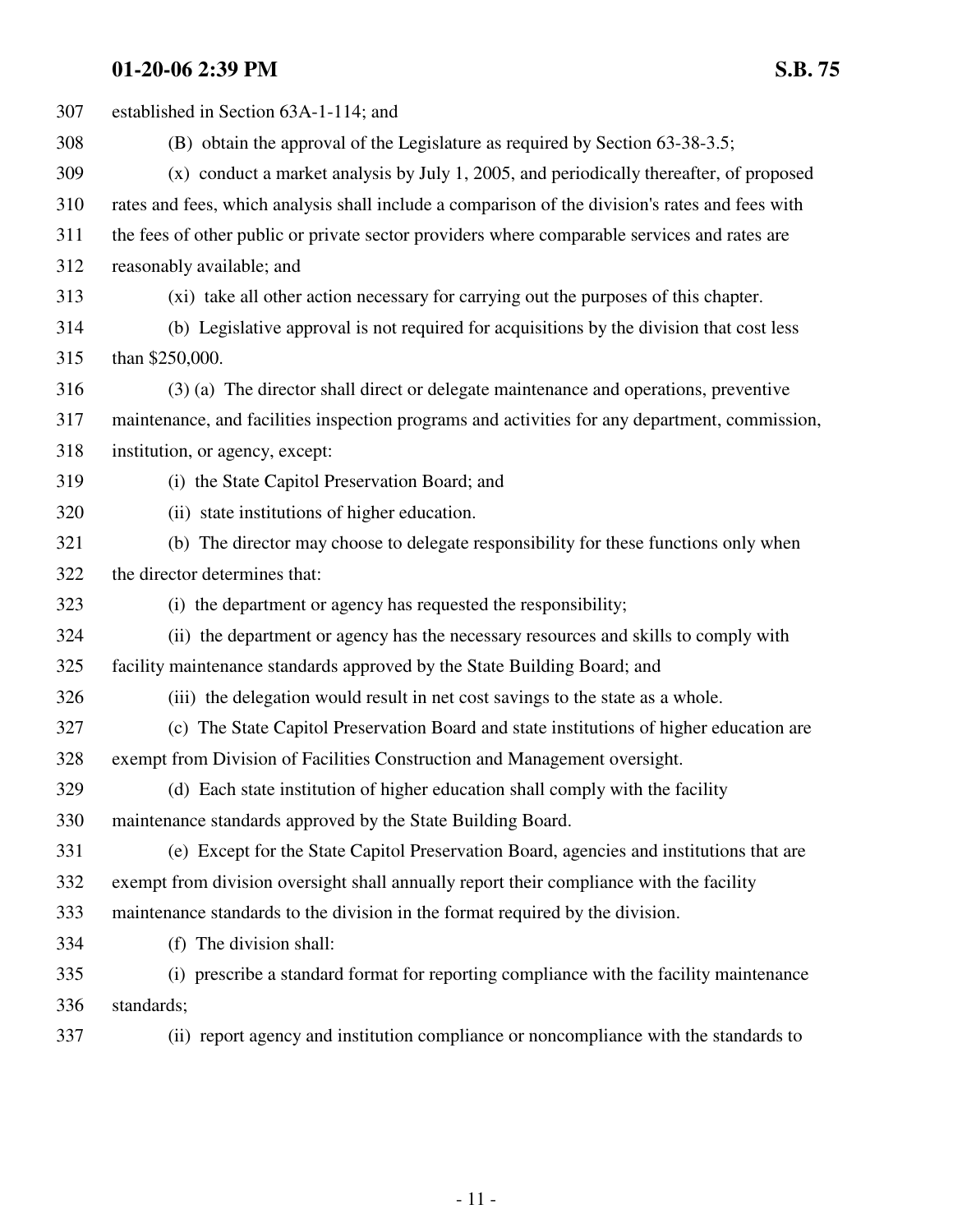- 338 the Legislature; and 339 (iii) conduct periodic audits of exempt agencies and institutions to ensure that they are 340 complying with the standards. 341 (4) (a) In making any allocations of space under Subsection (2), the director shall: 342 (i) conduct studies to determine the actual needs of each department, commission, 343 institution, or agency; and 344 (ii) comply with the restrictions contained in this Subsection (4). 345 (b) The supervision and control of the legislative area is reserved to the Legislature. 346 (c) The supervision and control of the judicial area is reserved to the judiciary for trial 347 courts only. 348 (d) The director may not supervise or control the allocation of space for entities in the 349 public and higher education systems. 350 (e) The supervision and control of capitol hill facilities and capitol hill grounds is 351 reserved to the State Capitol Preservation Board. 352 (5) The director may: 353 (a) hire or otherwise procure assistance and services, professional, skilled, or 354 otherwise, that are necessary to carry out the director's responsibilities, and may expend funds 355 provided for that purpose either through annual operating budget appropriations or from 356 nonlapsing project funds; 357 (b) sue and be sued in the name of the division; and 358 (c) hold, buy, lease, and acquire by exchange or otherwise, as authorized by the 359 Legislature, whatever real or personal property that is necessary for the discharge of the 360 director's duties. 361 (6) Notwithstanding the provisions of Subsection  $(2)(a)(iv)$ , the following entities may 362 hold title to any real property, buildings, fixtures, and appurtenances held by them for purposes 363 other than administration that are under their control and management: 364 (a) the Office of Trust Administrator; 365 (b) the Department of Transportation; 366 (c) the Division of Forestry, Fire and State Lands; 367 (d) the Department of Natural Resources;
	- 368 (e) the Utah National Guard;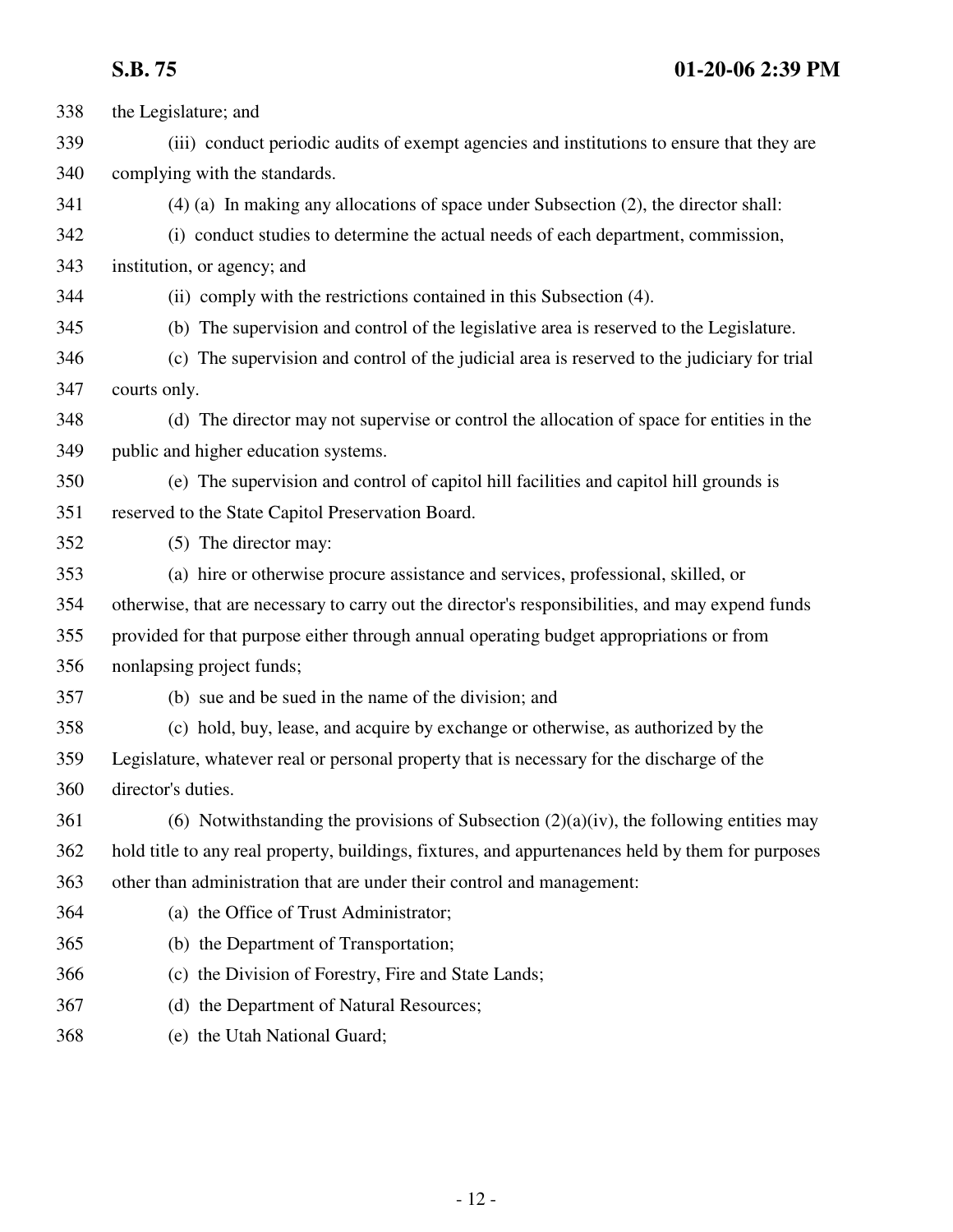| 369 | (f) any area vocational center or other institution administered by the State Board of           |  |  |  |
|-----|--------------------------------------------------------------------------------------------------|--|--|--|
| 370 | Education; [and]                                                                                 |  |  |  |
| 371 | (g) any institution of higher education]; and                                                    |  |  |  |
| 372 | (h) the Utah Science Technology and Research Governing Authority.                                |  |  |  |
| 373 | (7) The director shall ensure that any firm performing testing and inspection work               |  |  |  |
| 374 | governed by the American Society for Testing Materials Standard E-329 on public buildings        |  |  |  |
| 375 | under the director's supervision shall:                                                          |  |  |  |
| 376 | (a) fully comply with the American Society for Testing Materials standard                        |  |  |  |
| 377 | specifications for agencies engaged in the testing and inspection of materials known as ASTM     |  |  |  |
| 378 | E-329; and                                                                                       |  |  |  |
| 379 | (b) carry a minimum of $$1,000,000$ of errors and omissions insurance.                           |  |  |  |
| 380 | (8) Notwithstanding Subsections $(2)(a)(iii)$ and (iv), the School and Institutional Trust       |  |  |  |
| 381 | Lands Administration may hold title to any real property, buildings, fixtures, and appurtenances |  |  |  |
| 382 | held by it that are under its control.                                                           |  |  |  |
| 383 | Section 11. Section 63B-15-101 is enacted to read:                                               |  |  |  |
| 384 | <b>CHAPTER 15. 2006 FINANCING AUTHORIZATIONS</b>                                                 |  |  |  |
| 385 | Part 1. 2006 General Obligation Bonds                                                            |  |  |  |
| 386 | 63B-15-101. Capital facilities bonds -- Utah Science Technology and Research                     |  |  |  |
| 387 |                                                                                                  |  |  |  |
|     | Governing Authority -- Maximum amount -- Projects authorized.                                    |  |  |  |
| 388 | (1) (a) The total amount of bonds issued under this section may not exceed                       |  |  |  |
| 389 | \$111,100,000.                                                                                   |  |  |  |
| 390 | (b) When Utah State University certifies to the commission that the university has               |  |  |  |
| 391 | obtained reliable commitments, convertible to cash, of \$10,000,000 or more in nonstate funds    |  |  |  |
| 392 | to construct the Life Science Research Center, the commission may issue and sell general         |  |  |  |
| 393 | obligation bonds in a total amount not to exceed \$40,400,000.                                   |  |  |  |
| 394 | (c) When the University of Utah certifies to the commission that the university has              |  |  |  |
| 395 | obtained reliable commitments, convertible to cash, of \$30,000,000 or more in nonstate funds    |  |  |  |
| 396 | to construct the Neuroscience Research Center, the commission may issue and sell general         |  |  |  |
| 397 | obligation bonds in a total amount not to exceed \$70,700,000.                                   |  |  |  |
| 398 | (2) (a) Proceeds from the issuance of bonds shall be provided to the division to provide         |  |  |  |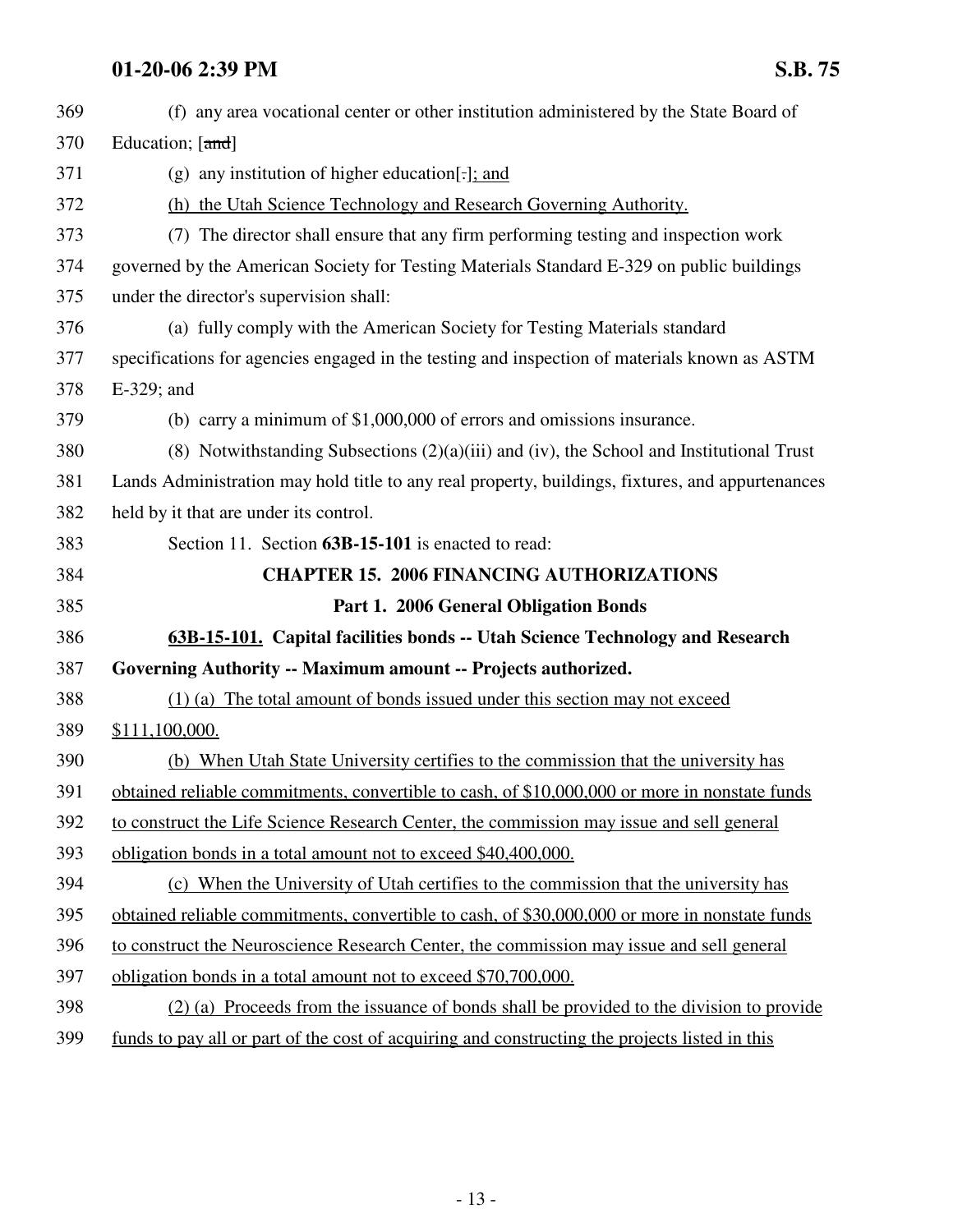| 400 | Subsection (2).                                                                                   |                                                                                        |               |  |  |
|-----|---------------------------------------------------------------------------------------------------|----------------------------------------------------------------------------------------|---------------|--|--|
| 401 | (b) These costs may include the cost of acquiring easements and rights-of-way,                    |                                                                                        |               |  |  |
| 402 | improving sites, and acquiring, constructing, equipping, and furnishing facilities and all        |                                                                                        |               |  |  |
| 403 | structures, roads, parking facilities, utilities, and improvements necessary, incidental, or      |                                                                                        |               |  |  |
| 404 | convenient to the facilities, interest estimated to accrue on these bonds during the period to be |                                                                                        |               |  |  |
| 405 | covered by construction of the projects plus a period of six months after the end of the          |                                                                                        |               |  |  |
| 406 | construction period, and all related engineering, architectural, and legal fees.                  |                                                                                        |               |  |  |
| 407 |                                                                                                   | (c) For the division, proceeds shall be provided for the following:                    |               |  |  |
| 408 |                                                                                                   |                                                                                        |               |  |  |
| 409 | CAPITAL DEVELOPMENT PROJECTS                                                                      |                                                                                        |               |  |  |
| 410 |                                                                                                   | <b>Estimated Operations</b>                                                            | <b>Amount</b> |  |  |
| 411 | <b>Project Description</b>                                                                        | and Maintenance                                                                        | <b>Funded</b> |  |  |
| 412 |                                                                                                   |                                                                                        |               |  |  |
| 413 | Life Science Research Center -- Utah State University                                             | \$0                                                                                    | \$40,000,000  |  |  |
| 414 | Neuroscience Research Center -- University of Utah                                                | <u>\$0</u>                                                                             | \$70,000,000  |  |  |
| 415 | TOTAL CAPITAL DEVELOPMENT PROJECTS                                                                |                                                                                        | \$110,000,000 |  |  |
| 416 |                                                                                                   |                                                                                        |               |  |  |
| 417 | TOTAL GENERAL OBLIGATION BOND AUTHORIZATION                                                       |                                                                                        |               |  |  |
| 418 | FOR CAPITAL DEVELOPMENT PROJECTS                                                                  |                                                                                        | \$110,000,000 |  |  |
| 419 |                                                                                                   |                                                                                        |               |  |  |
| 420 |                                                                                                   | (d) The Legislature intends that the Utah Science Technology and Research Governing    |               |  |  |
| 421 | Authority pay the operations and maintenance costs on the research buildings authorized by        |                                                                                        |               |  |  |
| 422 | this section.                                                                                     |                                                                                        |               |  |  |
| 423 |                                                                                                   | $(3)$ (a) The amounts funded as listed in Subsection (2) are estimates only and do not |               |  |  |
| 424 | constitute a limitation on the amount that may be expended for the projects.                      |                                                                                        |               |  |  |
| 425 | (b) The commission, by resolution and in consultation with the Utah Science                       |                                                                                        |               |  |  |
| 426 | Technology and Research Governing Authority, may delete the project if the inclusion of that      |                                                                                        |               |  |  |
| 427 | project could be construed to violate state law or federal law or regulation.                     |                                                                                        |               |  |  |
| 428 | (4) (a) The division may enter into agreements related to the project before the receipt          |                                                                                        |               |  |  |
| 429 | of proceeds of bonds issued under this chapter.                                                   |                                                                                        |               |  |  |
| 430 |                                                                                                   | (b) The division shall make those expenditures from unexpended and unencumbered        |               |  |  |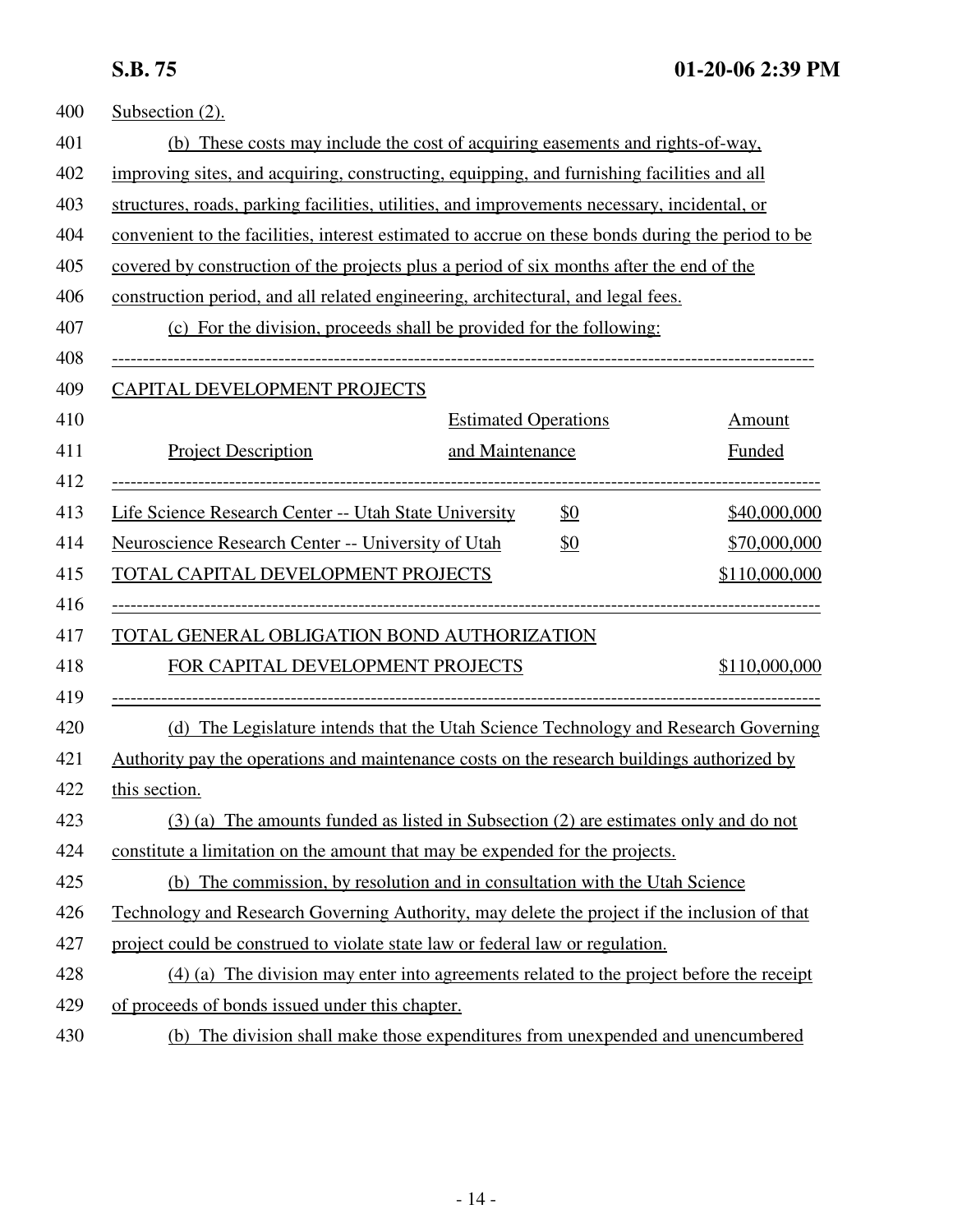| 431 | building funds already appropriated to the Capital Projects Fund.                            |                     |  |  |
|-----|----------------------------------------------------------------------------------------------|---------------------|--|--|
| 432 | (c) The division shall reimburse the Capital Projects Fund upon receipt of the proceeds      |                     |  |  |
| 433 | of bonds issued under this chapter.                                                          |                     |  |  |
| 434 | (d) The commission or the state treasurer may make any statement of intent relating to       |                     |  |  |
| 435 | that reimbursement that is necessary or desirable to comply with federal tax law.            |                     |  |  |
| 436 | (e) The commission may not issue or execute bonds authorized by this section that            |                     |  |  |
| 437 | have a maturity date or dates of more than 20 years after the date of delivery of the bonds. |                     |  |  |
| 438 | (5) Notwithstanding Subsection 63A-5-206(4), the State Building Board may not                |                     |  |  |
| 439 | delegate control of the capitol development projects identified in this section.             |                     |  |  |
| 440 | Section 12. Section 67-22-2 (Effective 07/01/06) is amended to read:                         |                     |  |  |
| 441 | 67-22-2 (Effective 07/01/06). Compensation -- Other state officers.                          |                     |  |  |
| 442 | (1) The governor shall establish salaries for the following state officers within the        |                     |  |  |
| 443 | following salary ranges fixed by the Legislature:                                            |                     |  |  |
| 444 | <b>State Officer</b>                                                                         | <b>Salary Range</b> |  |  |
| 445 | Commissioner of Agriculture and Food                                                         | $$66,800 - $90,600$ |  |  |
| 446 | Commissioner of Insurance                                                                    | $$66,800 - $90,600$ |  |  |
| 447 | Commissioner of the Labor Commission                                                         | $$66,800 - $90,600$ |  |  |
| 448 | Director, Alcoholic Beverage Control                                                         |                     |  |  |
| 449 | Commission                                                                                   | $$66,800 - $90,600$ |  |  |
| 450 | Commissioner, Department of                                                                  |                     |  |  |
| 451 | <b>Financial Institutions</b>                                                                | $$66,800 - $90,600$ |  |  |
| 452 | Members, Board of Pardons and Parole                                                         | $$66,800 - $90,600$ |  |  |
| 453 | <b>Executive Director, Department</b>                                                        |                     |  |  |
| 454 | of Commerce                                                                                  | $$66,800 - $90,600$ |  |  |
| 455 | Executive Director, Commission on                                                            |                     |  |  |
| 456 | Criminal and Juvenile Justice                                                                | $$66,800 - $90,600$ |  |  |
| 457 | <b>Adjutant General</b>                                                                      | $$66,800 - $90,600$ |  |  |
| 458 | Chair, Tax Commission                                                                        | $$72,400 - $97,600$ |  |  |
| 459 | Commissioners, Tax Commission                                                                | $$72,400 - $97,600$ |  |  |
| 460 | Executive Director, Department of                                                            |                     |  |  |
| 461 | Community and Culture                                                                        | $$72,400 - $97,600$ |  |  |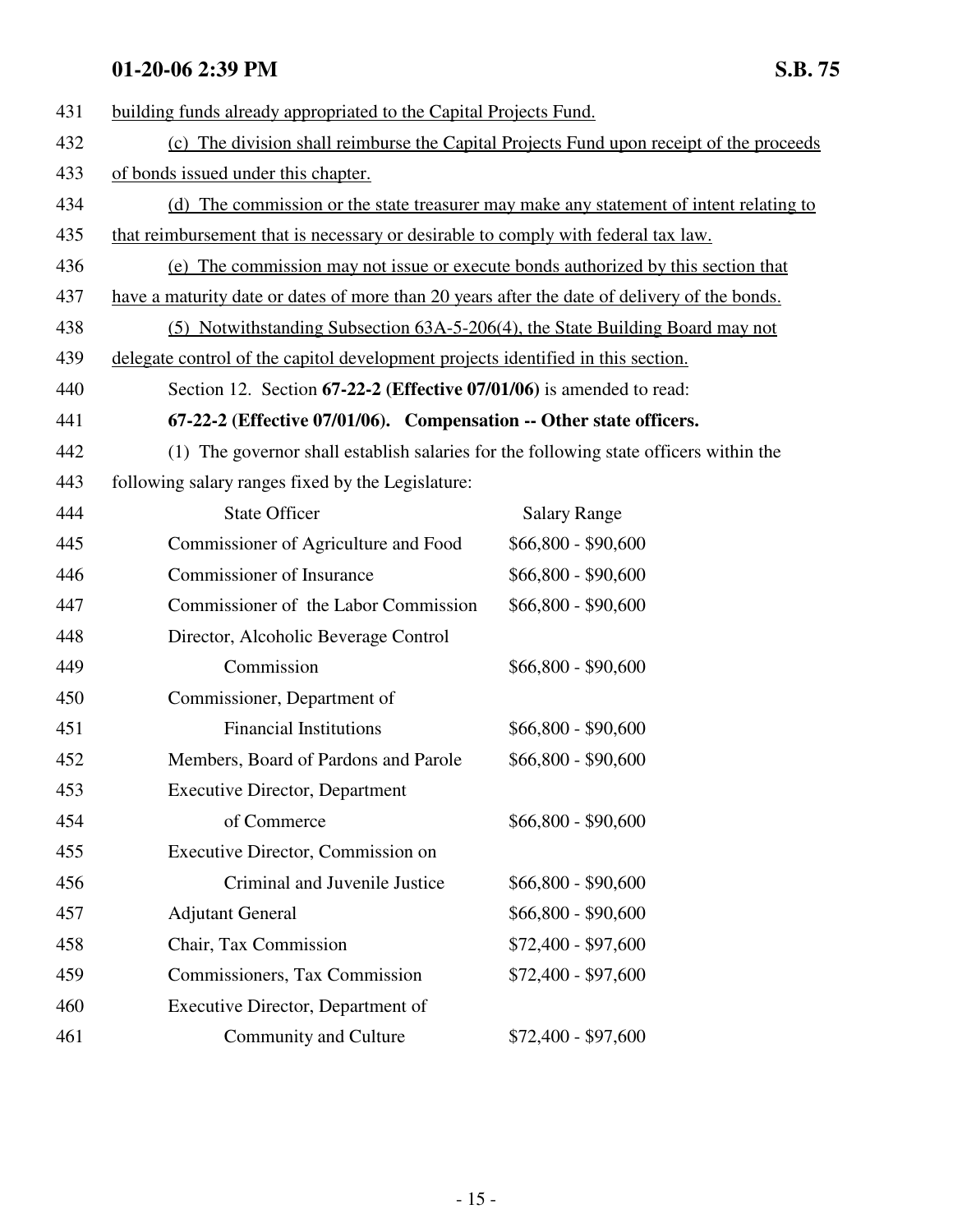| 462 | <b>Executive Director, Tax Commission</b>                      | \$72,400 - \$97,600  |
|-----|----------------------------------------------------------------|----------------------|
| 463 | Chair, Public Service Commission                               | $$72,400 - $97,600$  |
| 464 | Commissioners, Public Service                                  |                      |
| 465 | Commission                                                     | $$72,400 - $97,600$  |
| 466 | <b>Executive Director, Department</b>                          |                      |
| 467 | of Corrections                                                 | $$78,700 - $106,200$ |
| 468 | Commissioner, Department of Public Safety \$78,700 - \$106,200 |                      |
| 469 | Executive Director, Department of                              |                      |
| 470 | <b>Natural Resources</b>                                       | \$78,700 - \$106,200 |
| 471 | Director, Governor's Office of Planning                        |                      |
| 472 | and Budget                                                     | $$78,700 - $106,200$ |
| 473 | Executive Director, Department of                              |                      |
| 474 | <b>Administrative Services</b>                                 | \$78,700 - \$106,200 |
| 475 | Executive Director, Department of                              |                      |
| 476 | <b>Environmental Quality</b>                                   | \$78,700 - \$106,200 |
| 477 | Director, Governor's Office                                    |                      |
| 478 | of Economic Development                                        | \$78,700 - \$106,200 |
| 479 | <b>Executive Director, Utah Science</b>                        |                      |
| 480 | <b>Technology and Research</b>                                 |                      |
| 481 | <b>Governing Authority</b>                                     | \$78,700 - \$106,200 |
| 482 | Executive Director, Department of                              |                      |
| 483 | <b>Workforce Services</b>                                      | \$85,700 - \$115,700 |
| 484 | Executive Director, Department of                              |                      |
| 485 | Health                                                         | \$85,700 - \$115,700 |
| 486 | <b>Executive Director, Department</b>                          |                      |
| 487 | of Human Services                                              | \$85,700 - \$115,700 |
| 488 | <b>Executive Director, Department</b>                          |                      |
| 489 | of Transportation                                              | \$85,700 - \$115,700 |
| 490 | <b>Executive Director, Department</b>                          |                      |
| 491 | of Information Technology                                      |                      |
| 492 | Services                                                       | \$85,700 - \$115,700 |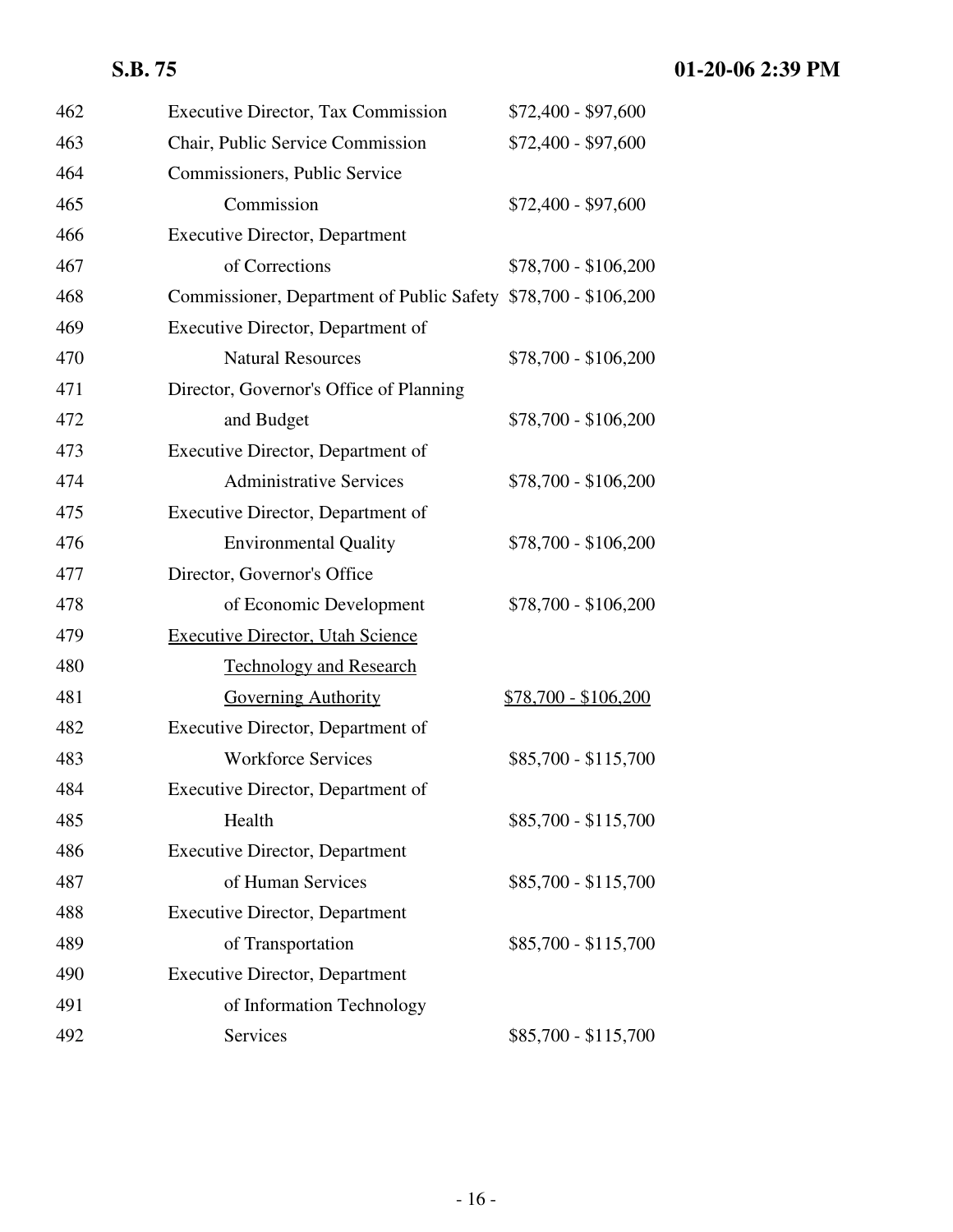| 493 | (2) (a) The Legislature fixes benefits for the state offices outlined in Subsection (1) as   |
|-----|----------------------------------------------------------------------------------------------|
| 494 | follows:                                                                                     |
| 495 | (i) the option of participating in a state retirement system established by Title 49, Utah   |
| 496 | State Retirement and Insurance Benefit Act, or in a deferred compensation plan administered  |
| 497 | by the State Retirement Office in accordance with the Internal Revenue Code and its          |
| 498 | accompanying rules and regulations;                                                          |
| 499 | (ii) health insurance;                                                                       |
| 500 | (iii) dental insurance;                                                                      |
| 501 | (iv) basic life insurance;                                                                   |
| 502 | (v) unemployment compensation;                                                               |
| 503 | (vi) workers' compensation;                                                                  |
| 504 | (vii) required employer contribution to Social Security;                                     |
| 505 | (viii) long-term disability income insurance;                                                |
| 506 | (ix) the same additional state-paid life insurance available to other noncareer service      |
| 507 | employees;                                                                                   |
| 508 | (x) the same severance pay available to other noncareer service employees;                   |
| 509 | (xi) the same sick leave, converted sick leave, educational allowances, and holidays         |
| 510 | granted to Schedule B state employees, and the same annual leave granted to Schedule B state |
| 511 | employees with more than ten years of state service;                                         |
| 512 | (xii) the option to convert accumulated sick leave to cash or insurance benefits as          |
| 513 | provided by law or rule upon resignation or retirement according to the same criteria and    |
| 514 | procedures applied to Schedule B state employees;                                            |
| 515 | (xiii) the option to purchase additional life insurance at group insurance rates according   |
| 516 | to the same criteria and procedures applied to Schedule B state employees; and               |
| 517 | (xiv) professional memberships if being a member of the professional organization is a       |
| 518 | requirement of the position.                                                                 |
| 519 | (b) Each department shall pay the cost of additional state-paid life insurance for its       |
| 520 | executive director from its existing budget.                                                 |
| 521 | (3) The Legislature fixes the following additional benefits:                                 |
| 522 | (a) for the executive director of the State Tax Commission a vehicle for official and        |
|     |                                                                                              |

523 personal use;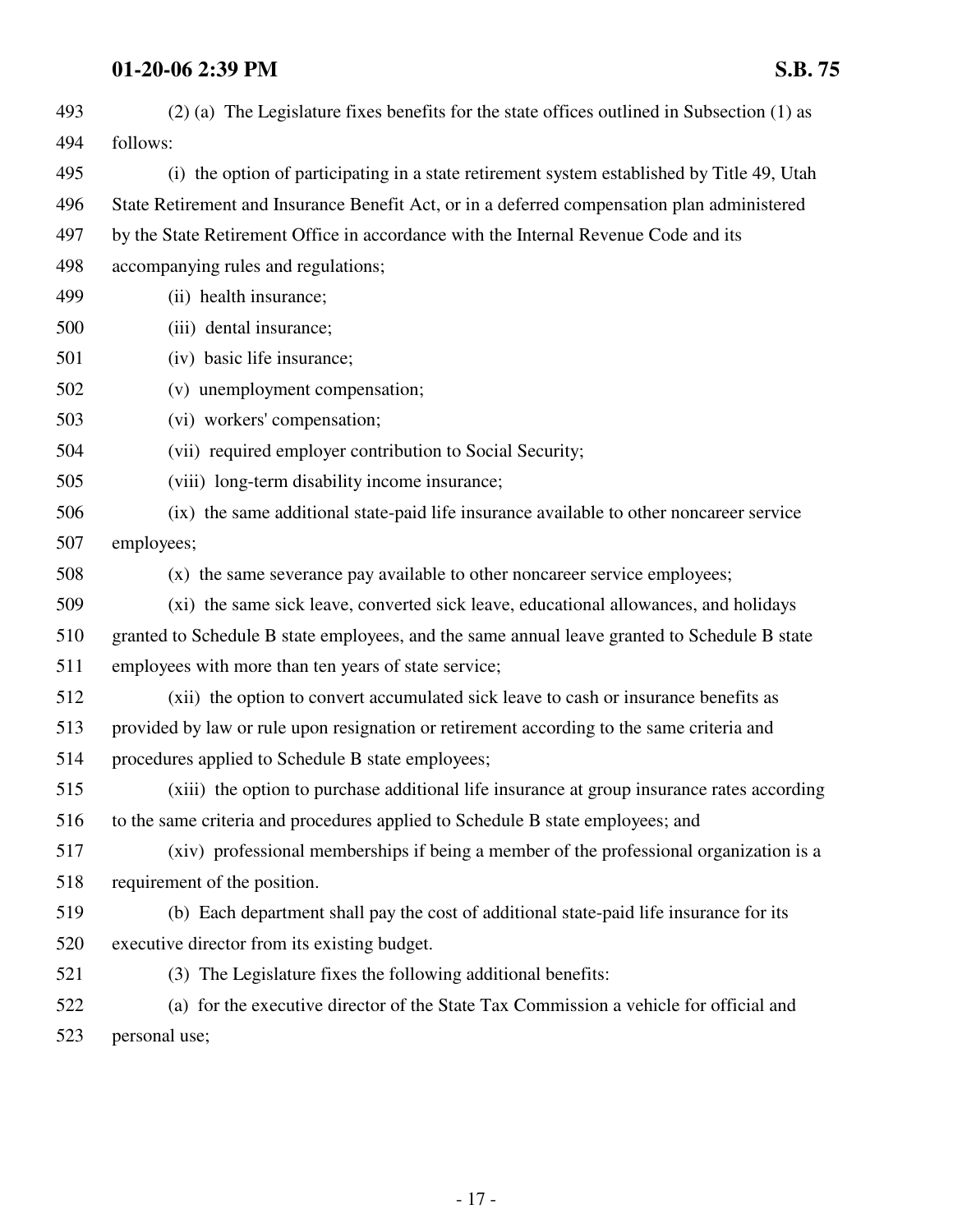## **S.B. 75 01-20-06 2:39 PM**

| 524 | (b) for the executive director of the Department of Transportation a vehicle for official       |
|-----|-------------------------------------------------------------------------------------------------|
| 525 | and personal use;                                                                               |
| 526 | (c) for the executive director of the Department of Natural Resources a vehicle for             |
| 527 | commute and official use;                                                                       |
| 528 | (d) for the Commissioner of Public Safety:                                                      |
| 529 | (i) an accidental death insurance policy if POST certified; and                                 |
| 530 | (ii) a public safety vehicle for official and personal use;                                     |
| 531 | (e) for the executive director of the Department of Corrections:                                |
| 532 | (i) an accidental death insurance policy if POST certified; and                                 |
| 533 | (ii) a public safety vehicle for official and personal use;                                     |
| 534 | (f) for the Adjutant General a vehicle for official and personal use; and                       |
| 535 | (g) for each member of the Board of Pardons and Parole a vehicle for commute and                |
| 536 | official use.                                                                                   |
| 537 | (4) (a) The governor has the discretion to establish a specific salary for each office          |
| 538 | listed in Subsection (1), and, within that discretion, may provide salary increases within the  |
| 539 | range fixed by the Legislature.                                                                 |
| 540 | (b) The governor shall apply the same overtime regulations applicable to other FLSA             |
| 541 | exempt positions.                                                                               |
| 542 | (c) The governor may develop standards and criteria for reviewing the performance of            |
| 543 | the state officers listed in Subsection (1).                                                    |
| 544 | (5) Salaries for other Schedule A employees, as defined in Section 67-19-15, which are          |
| 545 | not provided for in this chapter, or in Title 67, Chapter 8, Utah Executive and Judicial Salary |
| 546 | Act, shall be established as provided in Section 67-19-15.                                      |
| 547 | Section 13. Appropriation.                                                                      |
| 548 | (1) (a) There is appropriated \$50,000,000 from the General Fund, for fiscal year 2007          |
| 549 | only, to the Division of Facilities, Construction and Management to construct a Life Science    |
| 550 | Research Center at Utah State University and a Neuroscience Research Center at the University   |
| 551 | of Utah.                                                                                        |
| 552 | (b) The Legislature intends that:                                                               |
| 553 | when Utah State University certifies to the division that the university has obtained<br>(i)    |
| 554 | reliable commitments, convertible to cash, of \$10,000,000 or more in nonstate funds to         |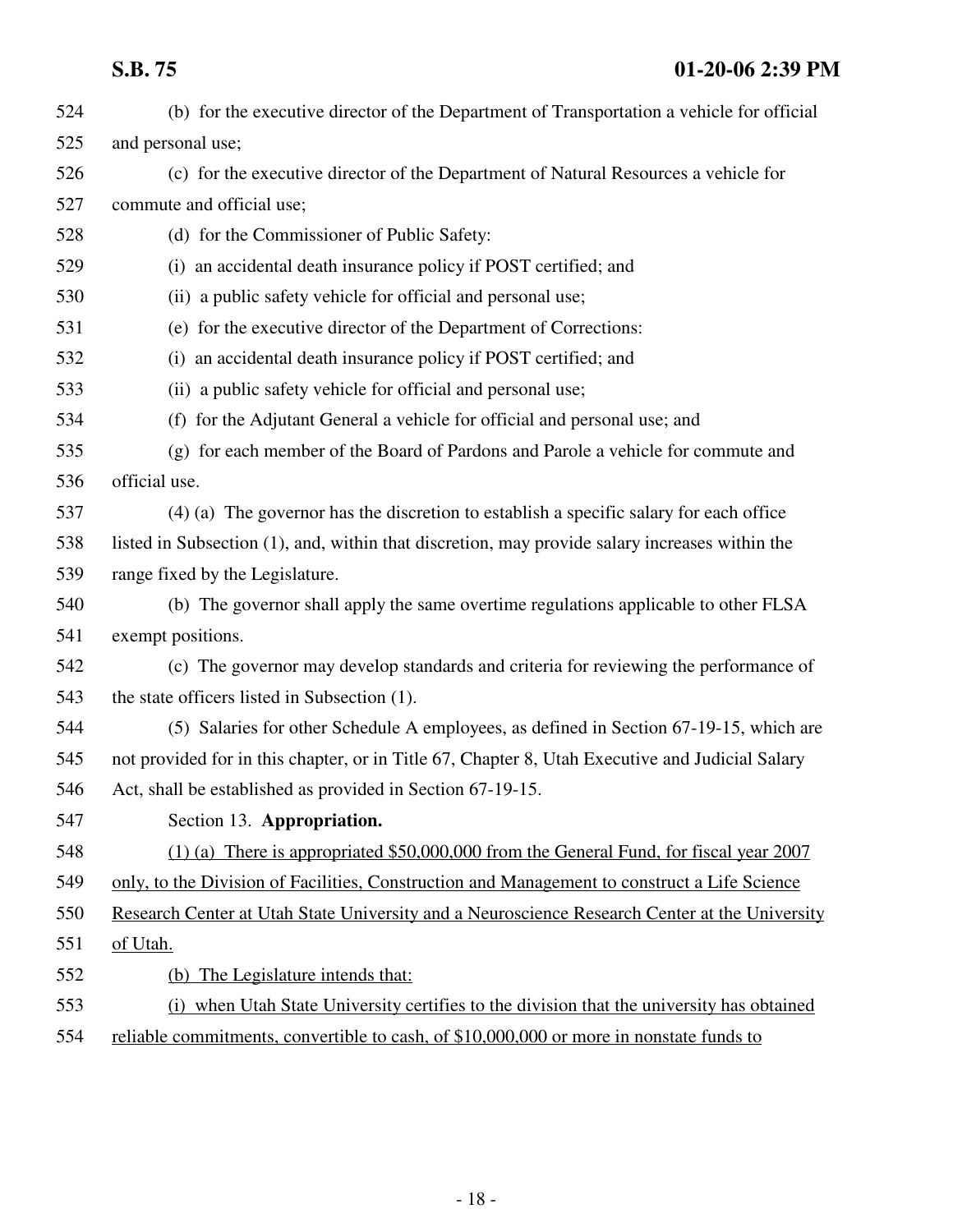| 555 | construct the Life Science Research Center, the division may expend up to \$20,000,000 for the  |
|-----|-------------------------------------------------------------------------------------------------|
| 556 | planning, design, and construction of the Life Science Research Center;                         |
| 557 | (ii) when the University of Utah certifies to the commission that the university has            |
| 558 | obtained reliable commitments, convertible to cash, of \$30,000,000 or more in nonstate funds   |
| 559 | to construct the Neuroscience Research Center, the division may expend up to \$30,000,000 for   |
| 560 | the planning, design, and construction of the Neuroscience Research Center;                     |
| 561 | (iii) the division comply with the requirements of Subsection $63B-15-101(5)$ in the            |
| 562 | planning, design, and construction of the capitol development projects identified in this       |
| 563 | section; and                                                                                    |
| 564 | (iv) this appropriation is nonlapsing.                                                          |
| 565 | (2) (a) As an ongoing appropriation subject to future budget constraints, there is              |
| 566 | appropriated from the General Fund for fiscal year 2006-07, \$15,250,000 to the Utah Science    |
| 567 | Technology and Research Governing Authority to provide funding for the Utah Science and         |
| 568 | <b>Technology Research Project.</b>                                                             |
| 569 | (b) The Legislature intends that the authority:                                                 |
| 570 | (i) use up to $$250,000$ to fund the authority's administrative costs;                          |
| 571 | (ii) when Utah State University or the University of Utah certify to the authority that         |
| 572 | one or more research teams have committed to transfer to their institution, allocate up to      |
| 573 | \$11,000,000 to Utah State University and the University of Utah to fund research teams and the |
| 574 | commercialization of new technology developed from the work of the research teams               |
| 575 | according to criteria established by the board under Subsection $63-38g-302(1)(g)$ ; and        |
| 576 | (iii) use up to \$4,000,000 to provide funding for the technology outreach program.             |
| 577 | (c) The Legislature intends that this appropriation is nonlapsing.                              |
| 578 | Section 14. Effective date.                                                                     |
|     |                                                                                                 |

579 This bill takes effect on July 1, 2006.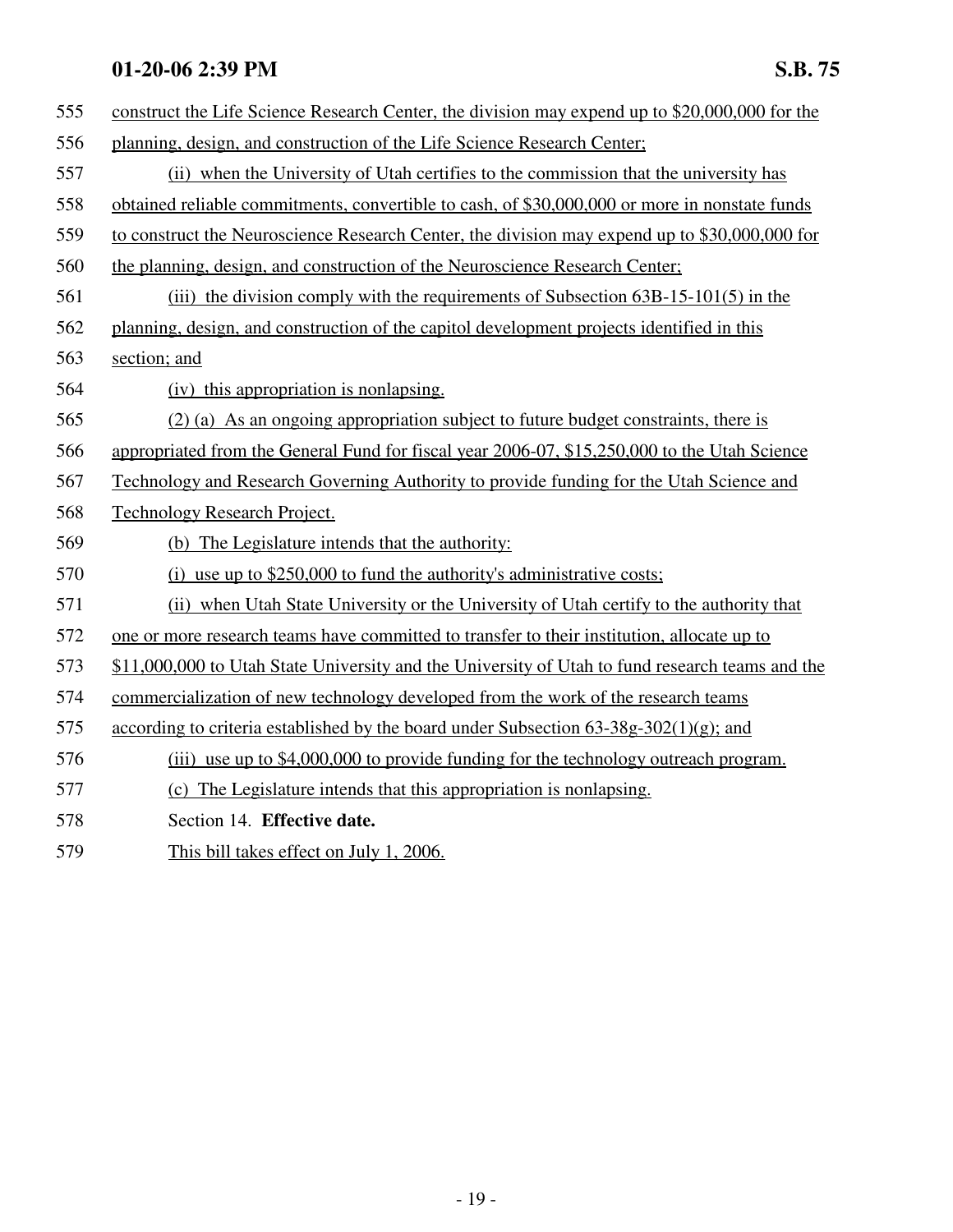-

 $\overline{\phantom{0}}$ 

### **Legislative Review Note as of 1-20-06 11:28 AM**

Based on a limited legal review, this legislation has not been determined to have a high probability of being held unconstitutional.

**Office of Legislative Research and General Counsel**